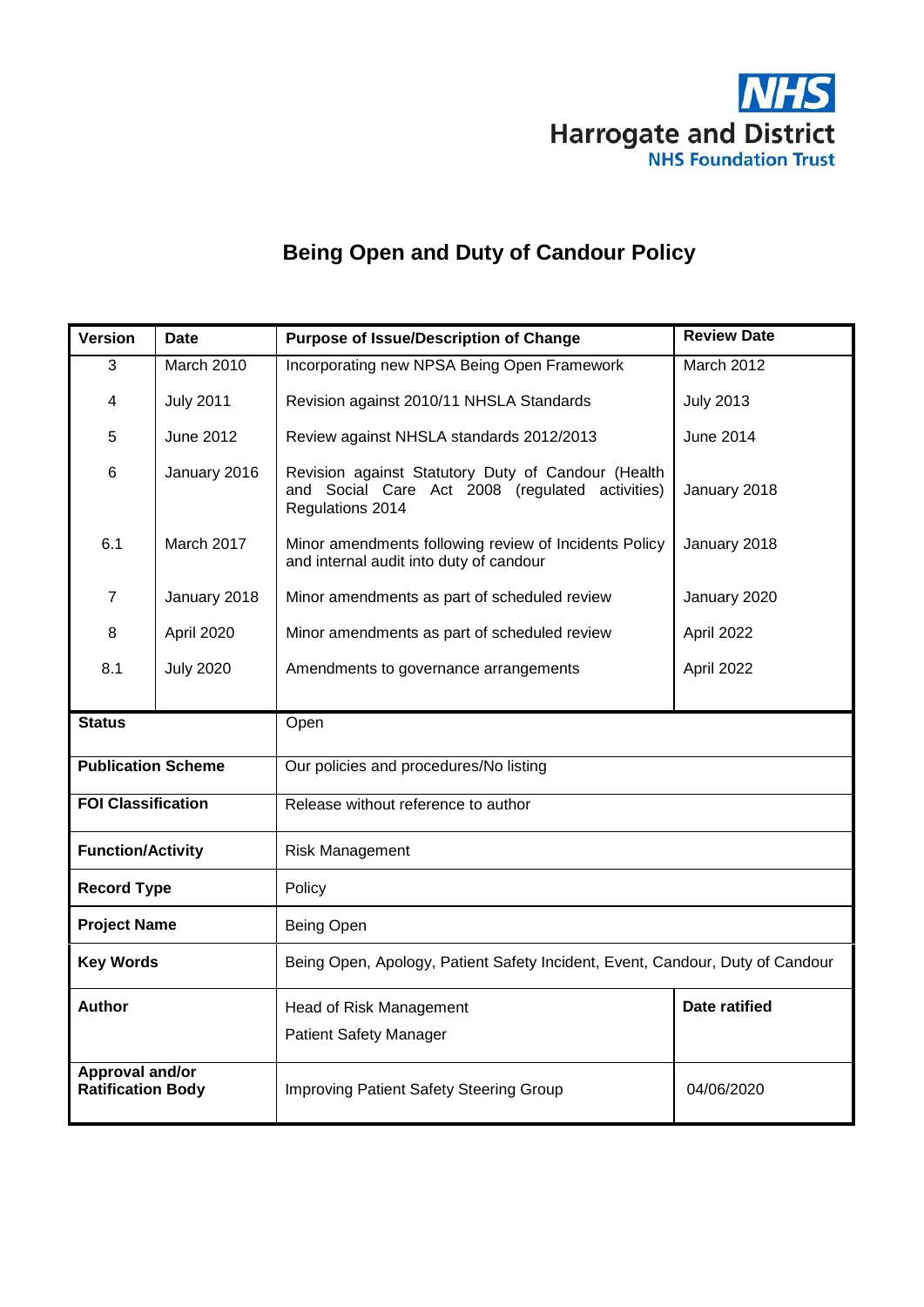## **CONTENTS**

| 1.   |                                                                 |                                                                                                                                                                                                                                                                           |  |
|------|-----------------------------------------------------------------|---------------------------------------------------------------------------------------------------------------------------------------------------------------------------------------------------------------------------------------------------------------------------|--|
| 1.1. |                                                                 |                                                                                                                                                                                                                                                                           |  |
| 1.2. |                                                                 |                                                                                                                                                                                                                                                                           |  |
| 1.3. |                                                                 |                                                                                                                                                                                                                                                                           |  |
|      |                                                                 |                                                                                                                                                                                                                                                                           |  |
| 2.1. |                                                                 |                                                                                                                                                                                                                                                                           |  |
| 2.2. |                                                                 |                                                                                                                                                                                                                                                                           |  |
| 2.3. |                                                                 |                                                                                                                                                                                                                                                                           |  |
|      |                                                                 |                                                                                                                                                                                                                                                                           |  |
|      |                                                                 |                                                                                                                                                                                                                                                                           |  |
|      |                                                                 |                                                                                                                                                                                                                                                                           |  |
|      |                                                                 |                                                                                                                                                                                                                                                                           |  |
|      |                                                                 |                                                                                                                                                                                                                                                                           |  |
|      |                                                                 |                                                                                                                                                                                                                                                                           |  |
|      |                                                                 |                                                                                                                                                                                                                                                                           |  |
|      |                                                                 |                                                                                                                                                                                                                                                                           |  |
|      |                                                                 |                                                                                                                                                                                                                                                                           |  |
|      |                                                                 |                                                                                                                                                                                                                                                                           |  |
|      |                                                                 |                                                                                                                                                                                                                                                                           |  |
|      |                                                                 |                                                                                                                                                                                                                                                                           |  |
| 3.1. |                                                                 |                                                                                                                                                                                                                                                                           |  |
| 3.2. |                                                                 |                                                                                                                                                                                                                                                                           |  |
| 3.3. |                                                                 |                                                                                                                                                                                                                                                                           |  |
| 3.4. |                                                                 |                                                                                                                                                                                                                                                                           |  |
| 3.5. |                                                                 |                                                                                                                                                                                                                                                                           |  |
| 3.6. | Clinical Directors, Operational Directors, General Managers and |                                                                                                                                                                                                                                                                           |  |
|      |                                                                 |                                                                                                                                                                                                                                                                           |  |
| 3.7. |                                                                 |                                                                                                                                                                                                                                                                           |  |
|      |                                                                 |                                                                                                                                                                                                                                                                           |  |
|      | CONSULTATION, APPROVAL AND RATIFICATION PROCESS 10              |                                                                                                                                                                                                                                                                           |  |
|      |                                                                 |                                                                                                                                                                                                                                                                           |  |
|      |                                                                 |                                                                                                                                                                                                                                                                           |  |
|      | MONITORING COMPLIANCE AND EFFECTIVENESS  11                     |                                                                                                                                                                                                                                                                           |  |
| 8.1. |                                                                 |                                                                                                                                                                                                                                                                           |  |
|      | 2.4.                                                            | Principles and how staff are encouraged to have open communication 3<br>An explanation of the process for acknowledging and explaining when<br>2.3.3. Step 3: Identify Responsible Duty of Candour Lead 4<br>2.3.8. Step 8: Investigation Completion and Final Apology  8 |  |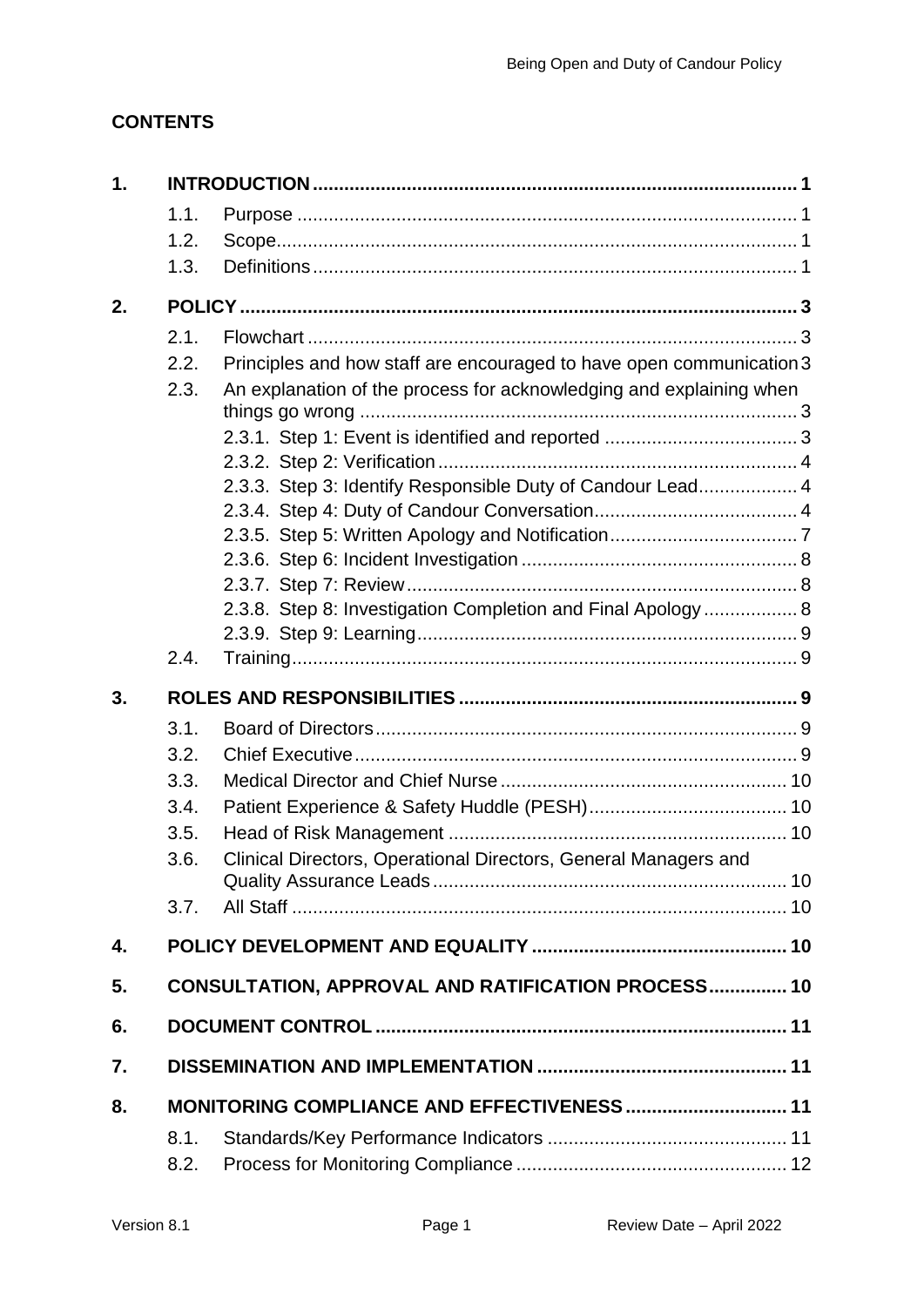| 9.              |                                                               |  |
|-----------------|---------------------------------------------------------------|--|
| 10 <sub>1</sub> |                                                               |  |
| 11.             |                                                               |  |
| 12.             |                                                               |  |
|                 | 12.1. Appendix 1: Principles of Being Open (NPSA)  15         |  |
|                 | 12.2. Appendix 2: Being Open and Duty of Candour Flowchart 18 |  |
|                 |                                                               |  |
|                 | 12.4. Appendix 4: Monitoring, Audit and Feedback Summary  20  |  |
|                 |                                                               |  |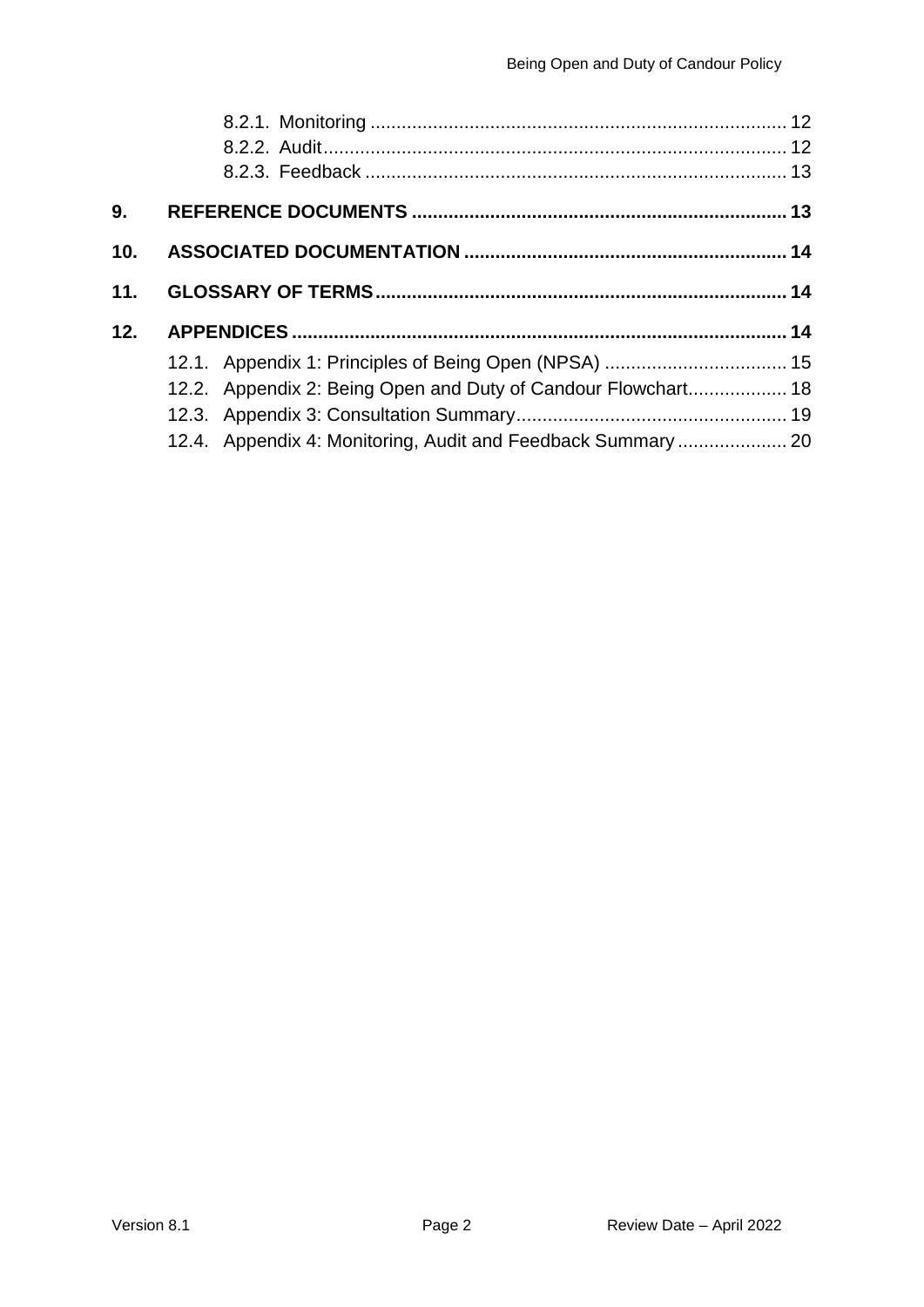## <span id="page-3-0"></span>**1. INTRODUCTION**

### <span id="page-3-1"></span>**1.1. Purpose**

Harrogate and District NHS Foundation Trust ('the Trust') recognises and acknowledges the importance of good communication and openness between staff and patients and carers at all times, not just when things go wrong.

The purpose of this policy is to set out the arrangements for open and honest communication following an event/incident, complaint or claim in compliance with the Being Open principles and Duty of Candour requirements.

### <span id="page-3-2"></span>**1.2. Scope**

This Policy applies to all staff employed by Harrogate and District NHS Foundation Trust (HDFT) and Harrogate Integrated Facilities (HIF). It is based on the National Patient Safety Agency [Being Open](http://www.nrls.npsa.nhs.uk/resources/?entryid45=65077) Framework (November 2009) and [The Health](http://www.cqc.org.uk/sites/default/files/20150327_duty_of_candour_guidance_final.pdf)  [and Social Care Act 2008 \(Regulated Activities\) Regulations 2014.](http://www.cqc.org.uk/sites/default/files/20150327_duty_of_candour_guidance_final.pdf)

### <span id="page-3-3"></span>**1.3. Definitions**

**Being Open Principles** – The 10 principles developed by the NPSA and set out in Appendix 1 – these principles require the Trust and its staff to be open and transparent in all dealings with people who use our services. This applies equally to no harm or low harm events where the statutory Duty of Candour has not been triggered, but an apology and being open with the patient is the right things to do. If felt appropriate, the Duty of Candour steps may still be followed (i.e. follow-up in writing, offer of the investigation report) for low or no harm events.

**Duty of Candour Requirements** – The requirement to follow the specific processes as described in sections 2.3.3 to 2.3.9 of this policy and in particular the flowchart found at Appendix 2 in all cases where a 'Notifiable Safety Incident' has occurred. These processes reflect the statutory Duty of Candour. The Duty of Candour requirements involve:

- Recognising when an event occurs that impacts on a patient in terms of harm;
- Acknowledging when things go wrong;
- Notifying the patient in person (wherever possible), explaining that something unintentional or unexpected has occurred and providing a true account of what happened;
- Apologising to the patient and/or representative;
- Conducting a thorough investigation into the event and reassuring patients, their families and carers that lessons learned will help prevent the incident recurring in accordance with the **Events and Serious Incidents Policy:**
- Ensuring the patient, family and carers are appropriately and adequately supported and kept informed following the event and during the investigative process;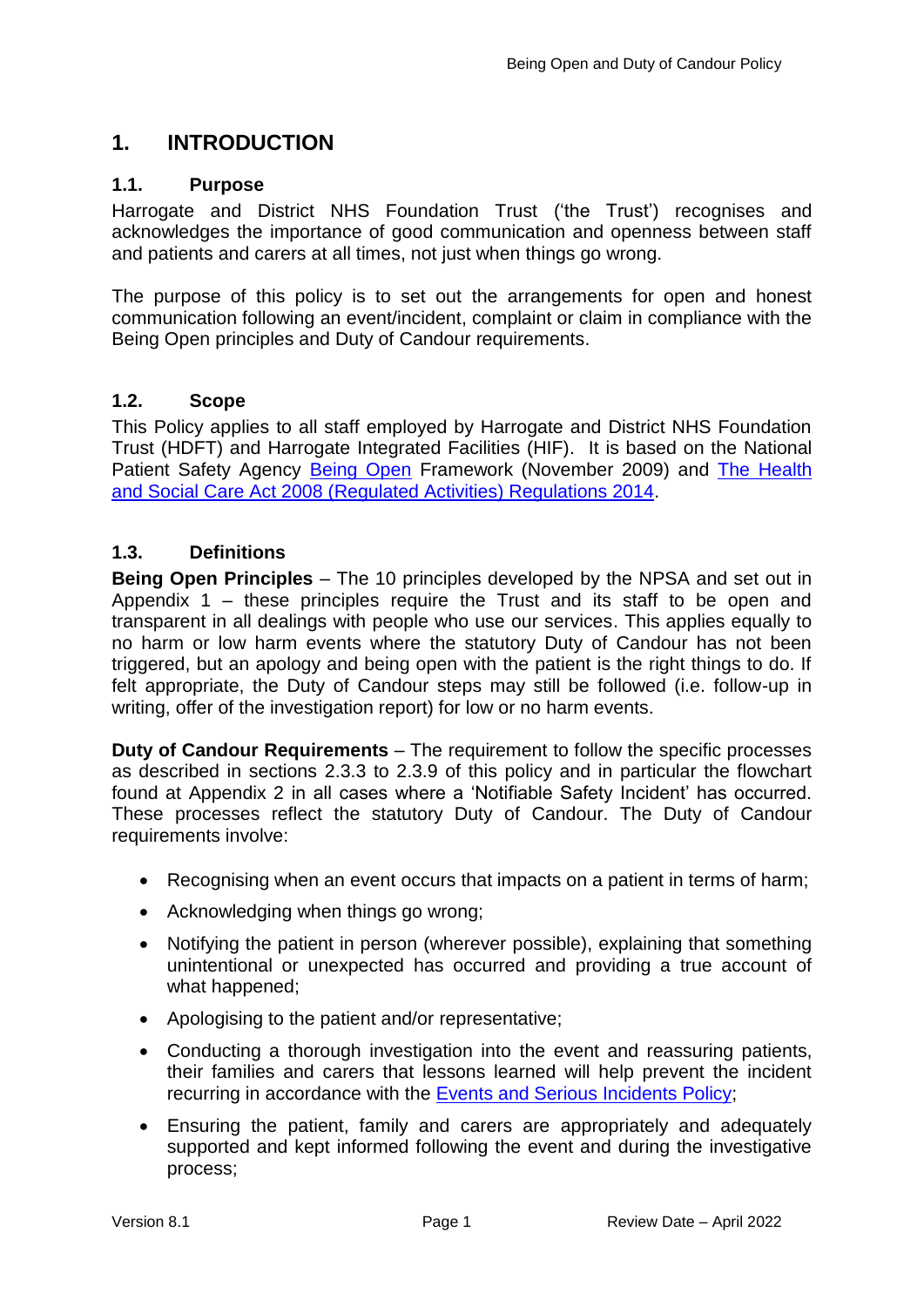- Keeping proper records of all steps in the process and sending a written notification to the patient;
- Supporting those involved to cope with the physical and psychological consequences of what happened in accordance with the [Investigating,](http://nww.hdft.nhs.uk/EasysiteWeb/getresource.axd?AssetID=5099&type=full&servicetype=Attachment)  [Learning and Supporting Guide.](http://nww.hdft.nhs.uk/EasysiteWeb/getresource.axd?AssetID=5099&type=full&servicetype=Attachment)

**Notifiable Safety Incident** - any unintended or unexpected event that occurred during the provision of services that resulted, or could result, in:

- **Death** of the service user where the death relates directly to the incident rather than the natural course of an illness or underlying condition
- **Severe harm** a permanent lessoning of bodily, sensory, motor, physiologic or intellectual functions, including removing the wrong limb or organ or brain damage, that is related directly to the incident and not related to the natural course of the service user's illness or underlying condition
- **Moderate harm**  harm that requires a moderate increase in treatment, and significant, but not permanent, harm. The moderate increase in treatment could for example be an unplanned return to surgery, an unplanned readmission, a prolonged episode of care, extra time in hospital or as an outpatient, cancelling of treatment or transfer to another treatment area (such as intensive care)
- **Prolonged psychological harm**  means psychological harm which a service user has experienced, or is likely to experience, for a continuous period of at least 28 days

**Patient Safety Incident** - any unintended or unexpected event which could have or did lead to harm for one or more patients receiving NHS funded care.

**Level of Harm** – the possible levels of harm following a Patient Safety Incident as defined by the NPSA (RCA Glossary published by NPSA in August 2000):

| <b>No Harm</b>     | Impact prevented – any patient safety incident that had the<br>potential to cause harm but was prevented, resulting in no harm to<br>people receiving NHS-funded care (near miss).<br>Impact not prevented – any patient safety incident that ran to<br>completion but no harm occurred to people receiving NHS-funded<br>care. |  |  |
|--------------------|---------------------------------------------------------------------------------------------------------------------------------------------------------------------------------------------------------------------------------------------------------------------------------------------------------------------------------|--|--|
| <b>Low Harm</b>    | Any patient safety incident that required extra observation or minor                                                                                                                                                                                                                                                            |  |  |
|                    | treatment and caused minimal harm, to one or more persons                                                                                                                                                                                                                                                                       |  |  |
|                    | receiving NHS-funded care.                                                                                                                                                                                                                                                                                                      |  |  |
| <b>Moderate</b>    | Any patient safety incident that resulted in a moderate increase in                                                                                                                                                                                                                                                             |  |  |
| <b>Harm</b>        | treatment and which caused significant but not permanent harm, to                                                                                                                                                                                                                                                               |  |  |
|                    | one or more persons receiving NHS-funded care.                                                                                                                                                                                                                                                                                  |  |  |
| <b>Severe Harm</b> | Any patient safety incident that appears to have resulted in                                                                                                                                                                                                                                                                    |  |  |
|                    | permanent harm to one or more persons receiving NHS-funded                                                                                                                                                                                                                                                                      |  |  |
|                    | care.                                                                                                                                                                                                                                                                                                                           |  |  |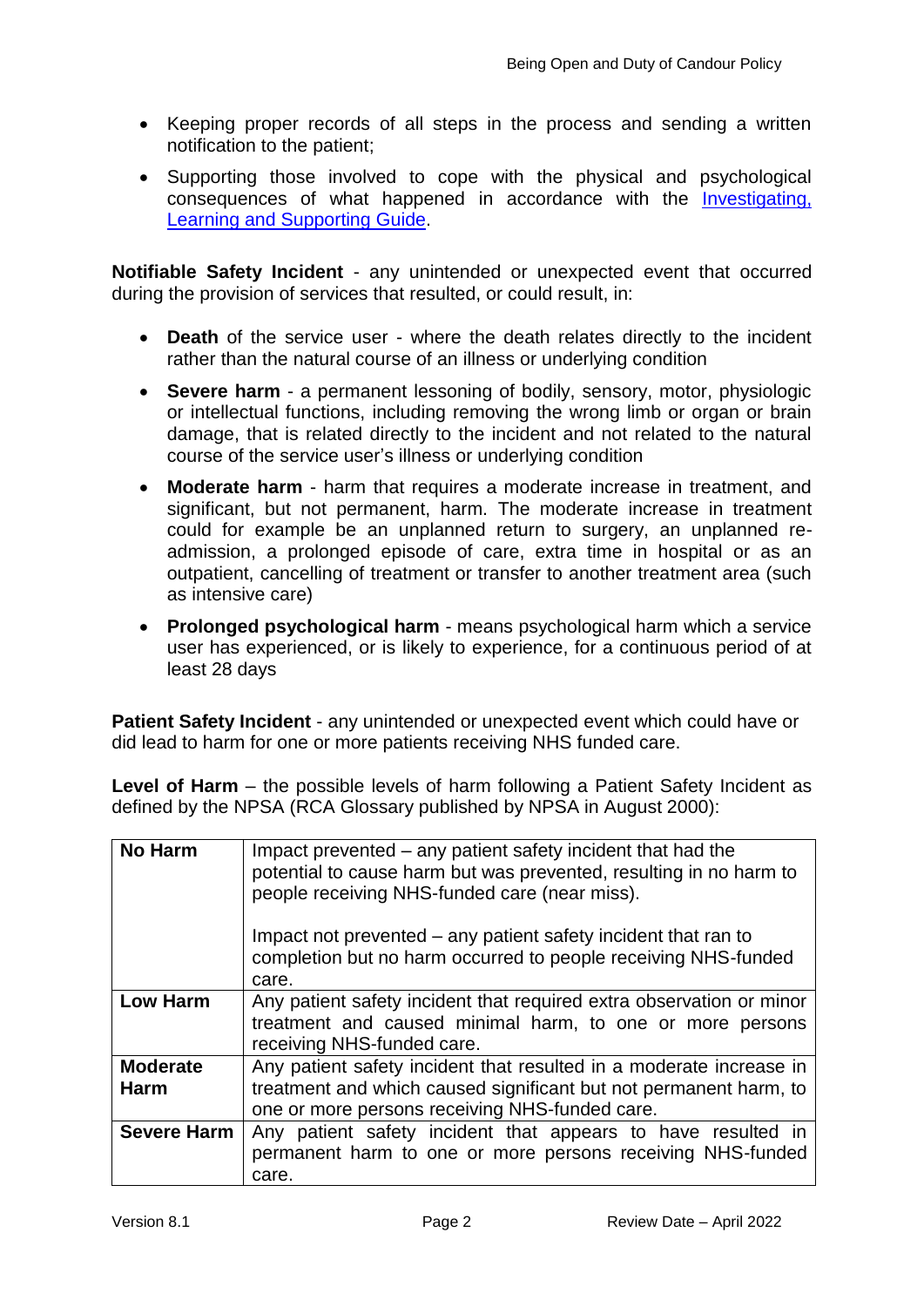| <b>Death</b> | Any patient safety incident that directly resulted in the death of one |
|--------------|------------------------------------------------------------------------|
|              | I or more persons receiving NHS-funded care.                           |

Supporting information on the grading of incidents can be found in the Risk [Assessment](http://nww.hdft.nhs.uk/EasysiteWeb/getresource.axd?AssetID=2710&type=full&servicetype=Attachment) Matrix on the intranet in the Department of Risk & Patient Experience section.

## <span id="page-5-0"></span>**2. POLICY**

### <span id="page-5-1"></span>**2.1. Flowchart**

The required process is outlined in the flowchart at Appendix 2**.**

### <span id="page-5-2"></span>**2.2. Principles and how staff are encouraged to have open communication**

Openness about what happened and discussing patient safety events promptly, fully and compassionately can help patients and carers cope better with the after effects. Being open is a process rather than a one-off event. The NPSA developed 10 Being Open Principles to guide organisations in how to be open. These principles are set out in full at Appendix 1 and underpin this policy. Since November 2014, the Trust has also had a legal duty to act in an open and transparent way with patients and their carers in relation to the care and treatment provided. Being open benefits patients, their families and carers, healthcare staff and healthcare organisations.

The Trust encourages open communication through numerous avenues. As part of this the Trust Board of Directors has issued a statement of commitment on Being Open. Staff are encouraged to have open communication through clarification in this policy and other risk management policies such as the [Events and Serious Incidents](http://nww.hdft.nhs.uk/EasysiteWeb/getresource.axd?AssetID=66523&type=full&servicetype=Attachment)  [Policy](http://nww.hdft.nhs.uk/EasysiteWeb/getresource.axd?AssetID=66523&type=full&servicetype=Attachment) and the [Investigating, Learning and Supporting Guide.](http://nww.hdft.nhs.uk/EasysiteWeb/getresource.axd?AssetID=5099&type=full&servicetype=Attachment)

An information leaflet outlining the principles of Duty of Candour was circulated to all staff in June 2015 and is also now given during Trust Induction for new starters. Information is provided on Being Open/Duty of Candour via the eLearning packages for Quality Governance and for investigations of incidents, complaints and claims. Training is also provided within the three clinical directorates by Quality Assurance Leads and supported by Risk Management.

### <span id="page-5-3"></span>**2.3. An explanation of the process for acknowledging and explaining when things go wrong**

This section should be read in conjunction with the flowchart found at Appendix 2.

### <span id="page-5-4"></span>2.3.1. Step 1: Event is identified and reported

In accordance with the Trust's Events and Serious Incidents Policy, when any Patient Safety Incident occurs staff are required to complete an event report using Datix.

If the Duty of Candour is triggered in a complaint or a claim, Datix will be checked to see if there is a corresponding event report. If one has not been made previously, a Datix report should be completed and the following process will be considered.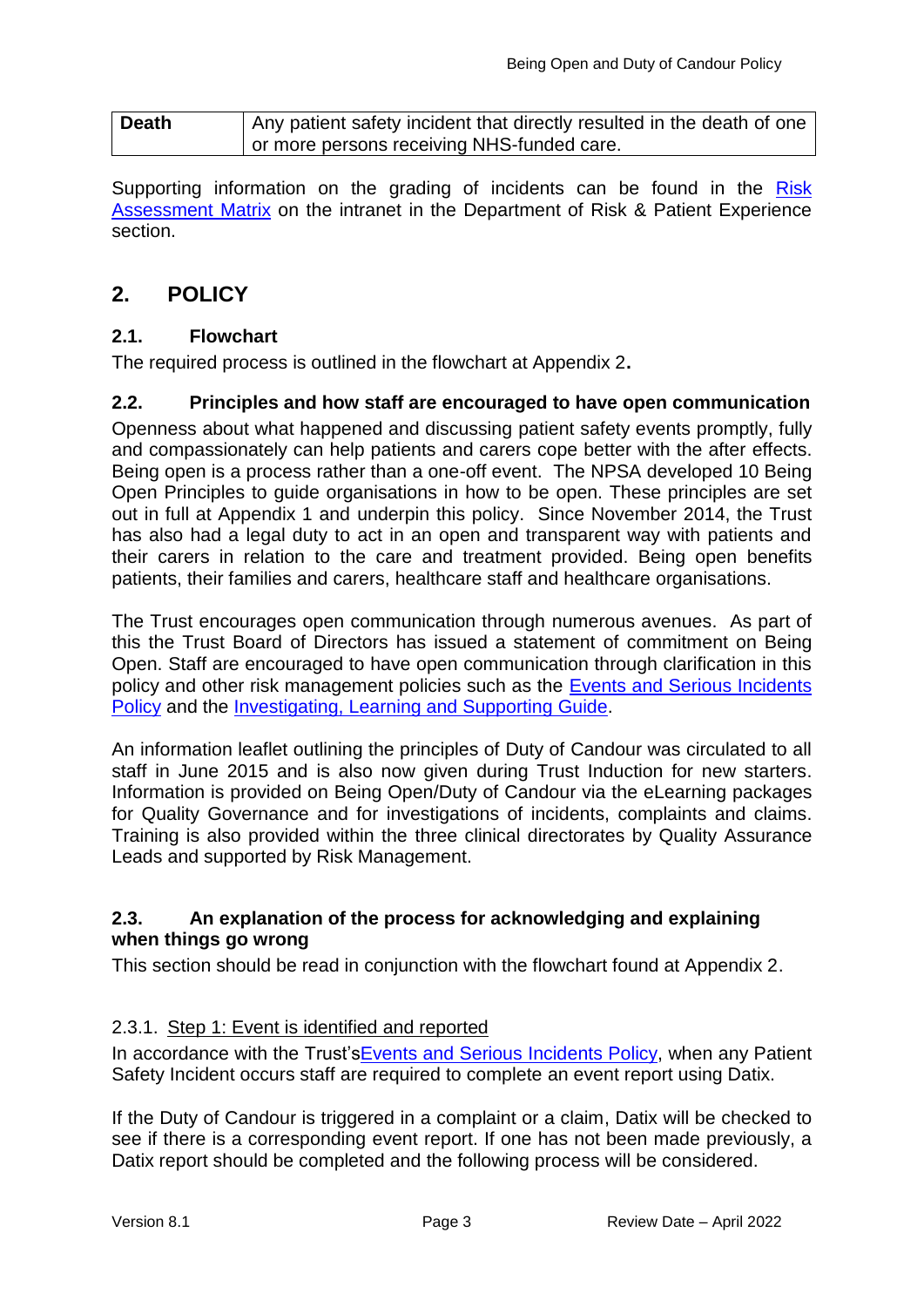### <span id="page-6-0"></span>2.3.2. Step 2: Verification

Once a Datix report has been made, the Risk Management Department will verify the level of harm attributed to the event by the reporter. If a level of harm has not been attributed, the Risk Management Department will attribute one in consultation with the Consultant of Care. The various levels of harm are set out in section 1.3 above and briefly are as follows:

- No harm
- $\bullet$  Low harm
- Moderate harm
- Severe harm
- Death

The next steps will depend on the level of harm identified and the grading of the event. The following table summarises the possible outcomes:

| <b>Level of Harm</b> | <b>Action needed</b>                                          |  |  |  |
|----------------------|---------------------------------------------------------------|--|--|--|
| <b>No Harm</b>       | Follow the Being Open Principles (Appendix 1)                 |  |  |  |
| or                   |                                                               |  |  |  |
| <b>Low Harm</b>      |                                                               |  |  |  |
|                      |                                                               |  |  |  |
| <b>Moderate Harm</b> | Follow the Being Open Principles (Appendix 1) and the Duty of |  |  |  |
| or                   | Candour Requirements (Steps 3 – 9 below and Appendix 2)       |  |  |  |
| <b>Severe Harm</b>   |                                                               |  |  |  |
| or                   |                                                               |  |  |  |
| <b>Death</b>         |                                                               |  |  |  |

### **Steps 3 to 9: The Duty of Candour Requirements**

### <span id="page-6-1"></span>2.3.3. Step 3: Identify Responsible Duty of Candour Lead

The event owner assigned to the Datix report is deemed to be the responsible Duty of Candour lead initially. In conjunction with Risk Management the event owner will consider if this should be changed to the Consultant of Care or another appropriate clinician.

### <span id="page-6-2"></span>2.3.4. Step 4: Duty of Candour Conversation

The responsible Duty of Candour lead must hold a face-to-face Duty of Candour conversation with the patient and/or their carers (as appropriate to the individual case). The following factors should be considered:

### **Timing**

The initial Duty of Candour discussion with the patient and/or their carers should occur as soon as is practicably possible after recognition of the event, or at the latest within 10 days of the incident. Factors to consider when timing this discussion include: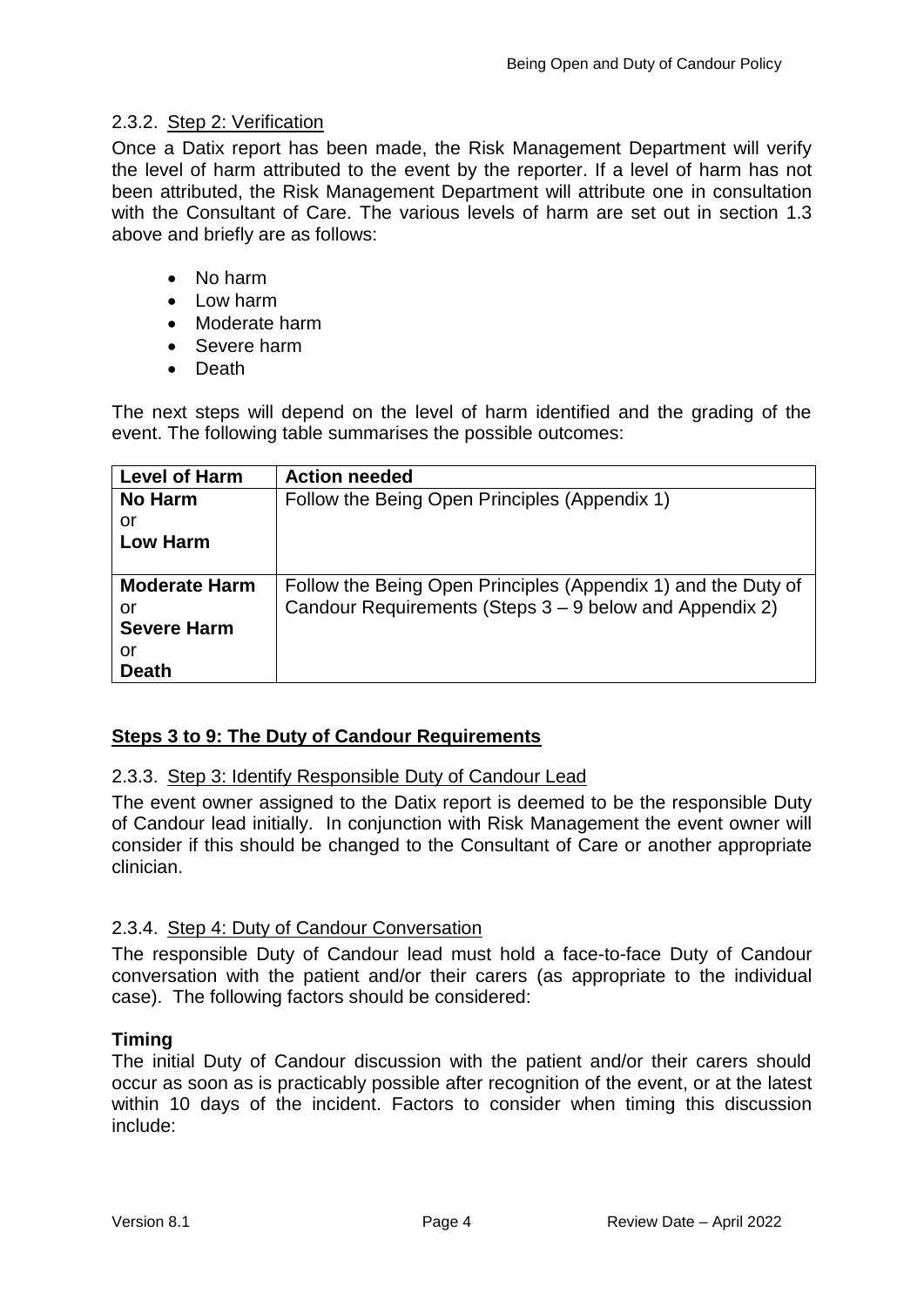- The clinical condition of the patient;
- Patient preference (in terms of when and where the meeting takes place and which healthcare professional leads the discussion);
- Privacy and comfort of the patient;
- Availability of key staff involved in the event and in the candour process;
- Availability of the patient's family and/or carers;
- Availability of support staff, for example Patient/Family Liaison Officer;
- The need for a translator:
- Arranging the meeting in a sensitive location;
- Offering a choice of times for a meeting, and confirming the chosen date in writing;
- Not cancelling the meeting unless absolutely necessary.

#### **Location**

- Use a quiet room where there are no distractions from work, and where there will be no interruptions;
- Do not host the meeting near to a place where the event occurred as this may be difficult for the patient, their family and carers.

#### **Who should you have the candour discussion with?**

- In the normal course of events, the candour conversation should take place with the patient.
- In some cases, the patient may be incapacitated due to their physical or mental condition. Unfortunately, in some cases the patient may have died. In such cases, the candour discussion should be held with a person lawfully acting on behalf of the patient. In practical terms, this will be the next of kin or the person named by the patient as someone to consult with about their care. Care must be taken to protect the confidentiality of the information about the patient and discussions should not be held with people who have been identified as people with whom the patient expressly did not want information shared. Where information is shared then this should be restricted to that which is necessary and proportionate to enable the candour discussion to take place.

#### **What if the patient cannot be contacted or declines to speak to staff about the incident?**

In the event that the patient cannot be contacted or does not wish to speak to staff about the event, then, provided reasonable attempts have been made to have the candour discussion, a written record must be kept of the attempts to contact or speak to the relevant person. This record should be made in the patient's notes.

### **Content of the initial Duty of Candour discussion**

Inform the patient, their family and their carers of all the people (including their role) who will be attending the candour discussion in advance. This allows them the opportunity to state their own preferences about which healthcare staff should be present.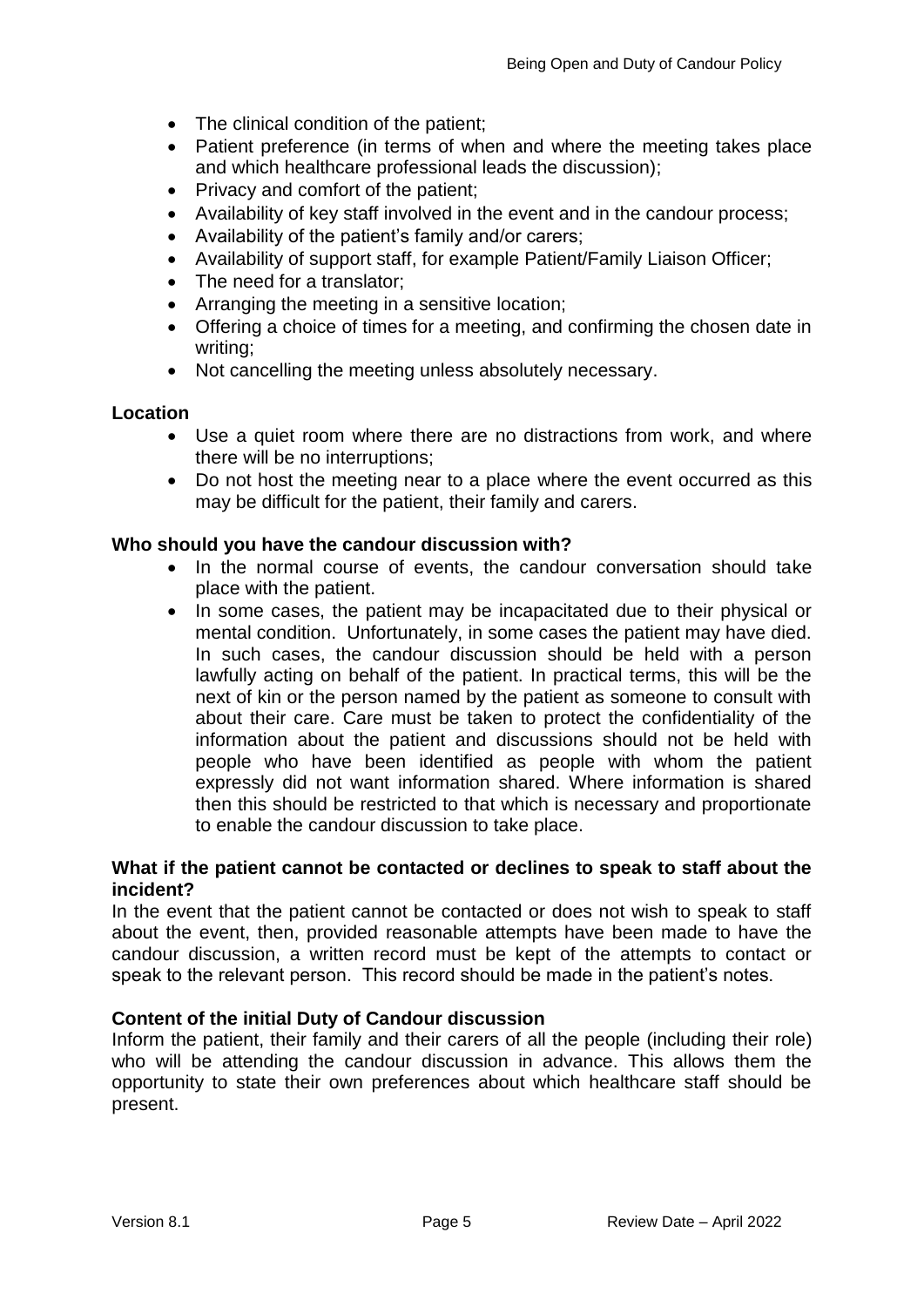### *The core elements of the candour discussion*

- A face to face meeting should be held where the patient and/or their representative will be provided with the following information:
	- There should be an expression of genuine sympathy, regret and an apology for the harm that has occurred.
	- The patient should be provided with a true account and explanation of the facts as they are known at that time. Staff should stick to the facts that are known and agreed by the multidisciplinary team.
	- An explanation should be given about what will happen next in terms of the further enquiries which will be carried out into the incident, the short through to long-term treatment plan and incident analysis findings.
- The patient must be provided with reasonable support in relation to the incident, including support during the face-to-face discussion. Support may need to be provided on an on-going basis (see below).

### *Practical tips and points to note*

- It should be made clear to the patient, their family and their carers that new facts may emerge as the incident investigation proceeds. Assure them that if more information becomes available it will be shared with them and agree a plan of how this will be done.
- Check that the information given to the patient, their family and carers has been understood, and offer to answer any questions.
- The patient's, their family and carer's understanding of what happened should be taken into consideration, as well as any questions they may have.
- There should be consideration and formal noting of the views and concerns of the patient, their family and carer, and it should be made clear that these are being heard and taken seriously.
- Appropriate language and terminology should be used when speaking to patients, their family and carers. If a patient's, their family or their carer's language is not English, it is also important to consider their language needs and then make the necessary arrangements. See the protocol for translators – [Booking a translation](http://iokodetect2004/C16/Procedures/default.aspx)
- Information on likely short and long-term effects of the incident (if known) should be given. The long-term effects may have to be presented at a subsequent meeting when more is known.
- An offer of practical and emotional support should be made to the patient and/or their carers. This may involve getting help from third parties such as counselling service, charities and voluntary organisations as well as offering more direct assistance.
- A record of offers of support to the patient/family should be made, including maintaining a record of letters sent to the patient/family in compliance with the Duty of Candour, which include details of support arrangements.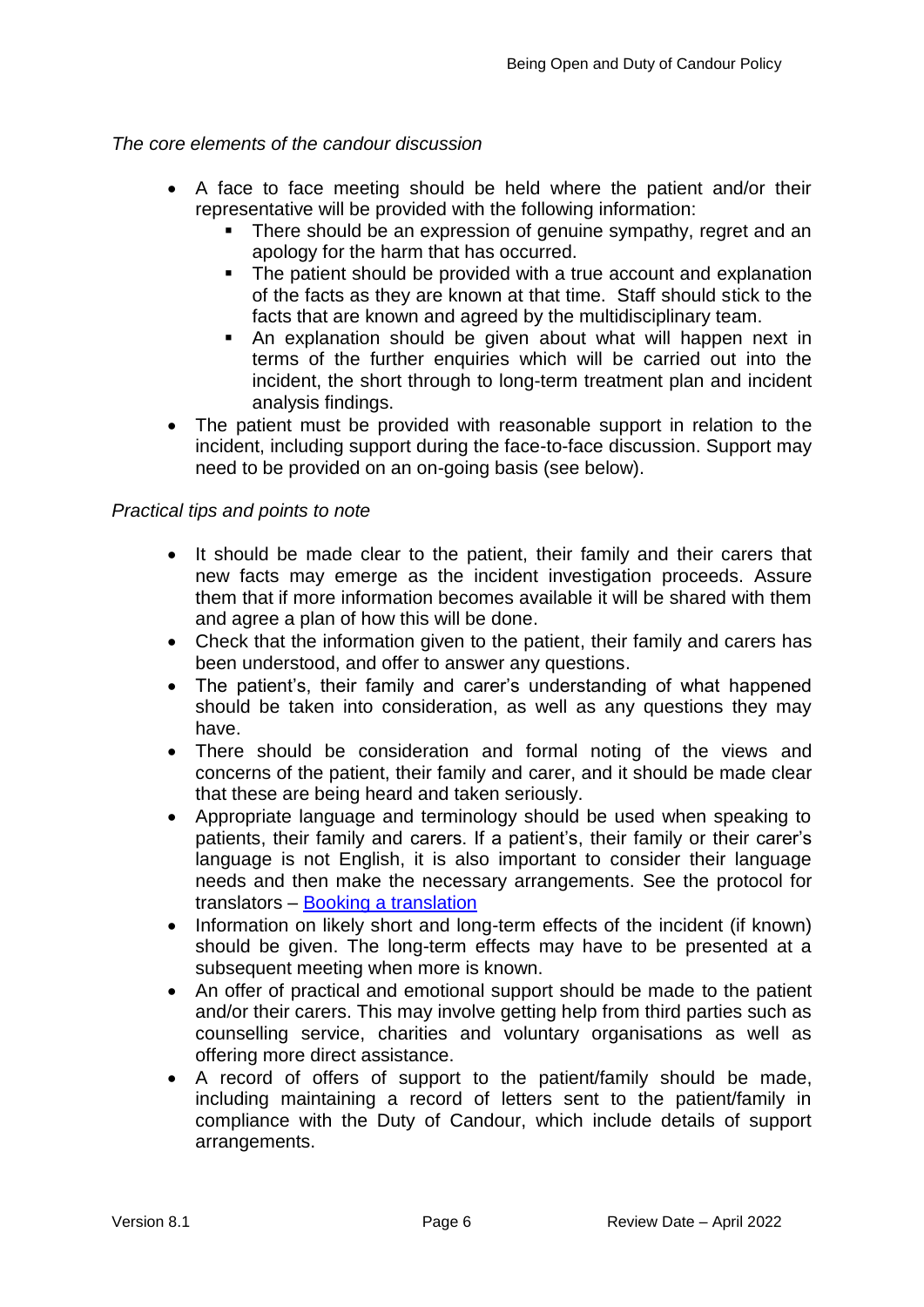- Appointment of a Patient/Family Liaison Officer in the case of Serious Incidents (SIs) and Significant Events (SEs), as appropriate, to ensure the patient/family receive adequate support and updated information and have a point of contact.
- Information about the patient and the event should not be disclosed to third parties without the consent of the patient.
- It should be recognised that patients, their family and carers may be anxious, angry and frustrated even when the candour discussion is conducted appropriately.
- It is essential that the following **do not** occur:
	- o Speculation;
	- o Attribution of blame;
	- o Denial of responsibility;
	- o Provision of conflicting information from different individuals.
- The initial candour discussion is the first part of an ongoing communication process. Many of the points raised here should be expanded on in subsequent meetings or via correspondence sent if the patient/ representative indicate they wish to receive a copy of the investigation report.
- Advice or guidance can be sought from the Quality Assurance Lead in each clinical Directorate or the Risk Management Department.
- Staff members involved in the incident may also be traumatised and if so, should be fully supported by their line manager. The HR team, and Occupational Health are additional sources of support if required.

### **Documentation**

The candour conversation and outcomes must be documented in a letter to the patient/representative, in the patient notes and on Datix, including what support is required and if a copy of the investigation report is requested.

### <span id="page-9-0"></span>2.3.5. Step 5: Written Apology and Notification

A written summary of the candour discussion must be forwarded to the patient or family/carers (as appropriate), as soon as is practicably possible. This will usually be from the Consultant of Care or Head of Nursing depending on the type of incident. In the case of concise SIs (i.e. pressure ulcer and falls investigations), this will come from the Head of Nursing and in the case of comprehensive SIs or SEs, these letters will come from the Chief Executive, Medical Director or their deputy.

The written notification should include:

- Confirmation of the face to face discussion,
- An outline of the facts of the event,
- An open apology,
- Confirmation of the investigation process and individual contact details for the investigation team,
- The results of any enquiries carried out into the event to date.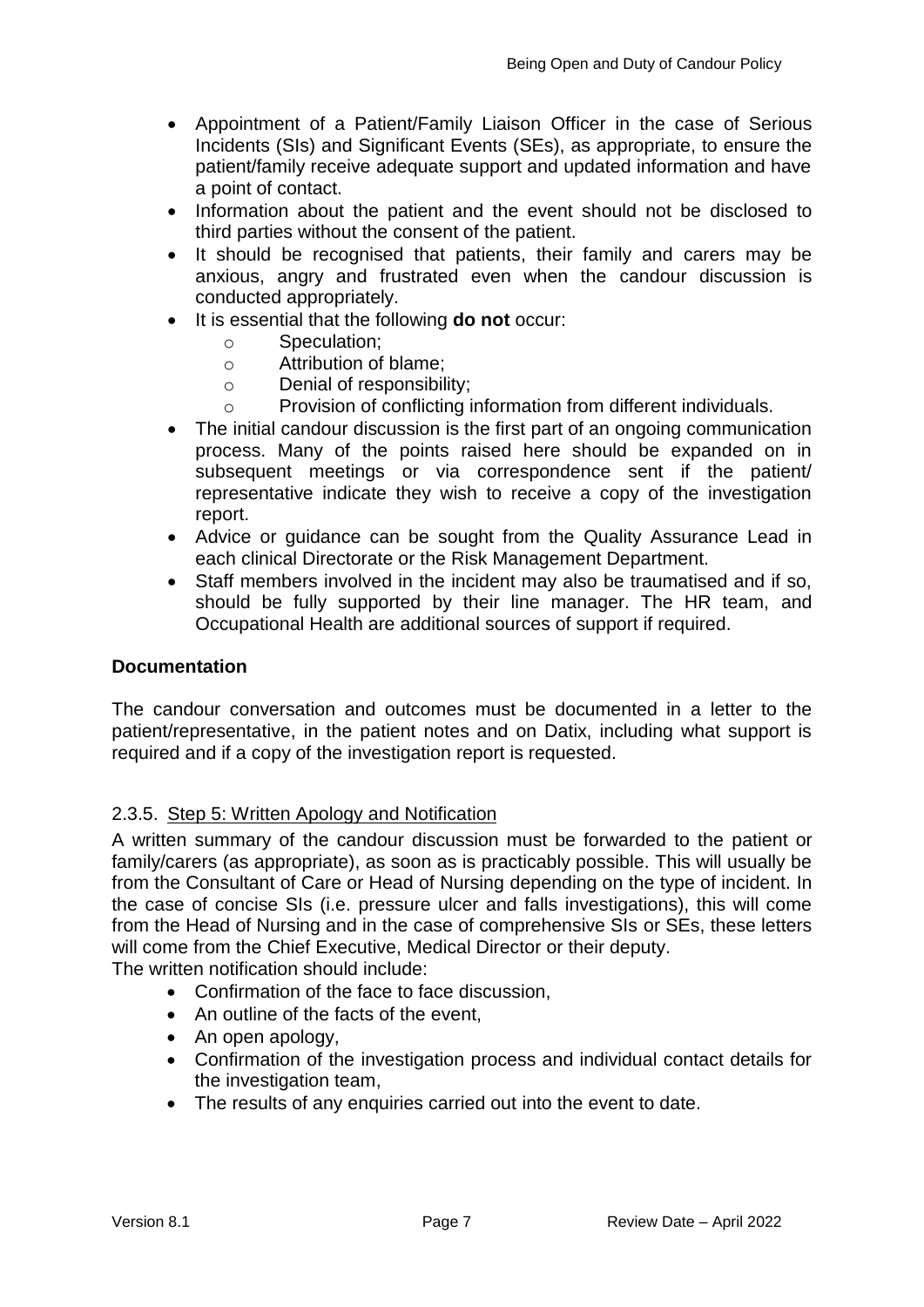A written apology notification should also include details of how the investigation findings will be shared as agreed, if known at that time (via the Patient Liaison Officer in the case of comprehensive SIs).

In some straightforward cases, where it is clear from the outset or at an early stage what has happened (e.g. injury arising from a known complication of procedure that the patient was consented for), a separate investigation may not be required. In these cases, the candour conversation should include a full explanation of what happened and this should all be included in the letter, but a separate investigation report will not be offered to the patient. The letter should also include contact details in case the patient does have further concerns or queries about the case.

Advice or guidance can be sought from the Quality Assurance Lead in each clinical Directorate or the Risk Management Department.

A copy of the written apology and notification letter should form part of the patient's medical record.

### <span id="page-10-0"></span>2.3.6. Step 6: Incident Investigation

An investigation into the cause of the event must be conducted in accordance with the Trust's [Events and Serious Incidents Policy.](http://nww.hdft.nhs.uk/EasysiteWeb/getresource.axd?AssetID=66523&type=full&servicetype=Attachment) Templates are available for the investigation and the Duty of Candour letters in the [Duty of Candour Toolkit](http://nww.hdft.nhs.uk/corporate/department-of-risk-patient-experience/duty-of-candour-toolkit/) on the intranet.

### <span id="page-10-1"></span>2.3.7. Step 7: Review

For comprehensive SIs and Significant Events, once the investigation has been completed and an action plan produced, it will be reviewed at the Complaints & Risk Management Group (PESH – see section 3.4) in line with the Trust Events & Serious Incidents Policy.

### <span id="page-10-2"></span>2.3.8. Step 8: Investigation Completion and Final Apology

Following approval, the letter and report are sent to the patient or representative from the Consultant of Care, Head of Nursing, Medical Director or Chief Executive (depending on the level of investigation), unless they have specified that they do not wish to receive a copy. The offer of follow-up discussion is usually made.

Follow-up discussions are an important step in the candour process. Depending on the event and the timeline for the investigation there may be more than one follow-up discussion.

The following factors should be considered for any follow up meeting:

- The discussion should occur at the earliest practical opportunity;
- Consideration should be given to the timing of the meeting, based on both the patient's health and personal circumstances;
- Consideration should be given to the location of the meeting, for example at the patient's home;
- Feedback should be given on progress to date and information provided on the investigation process;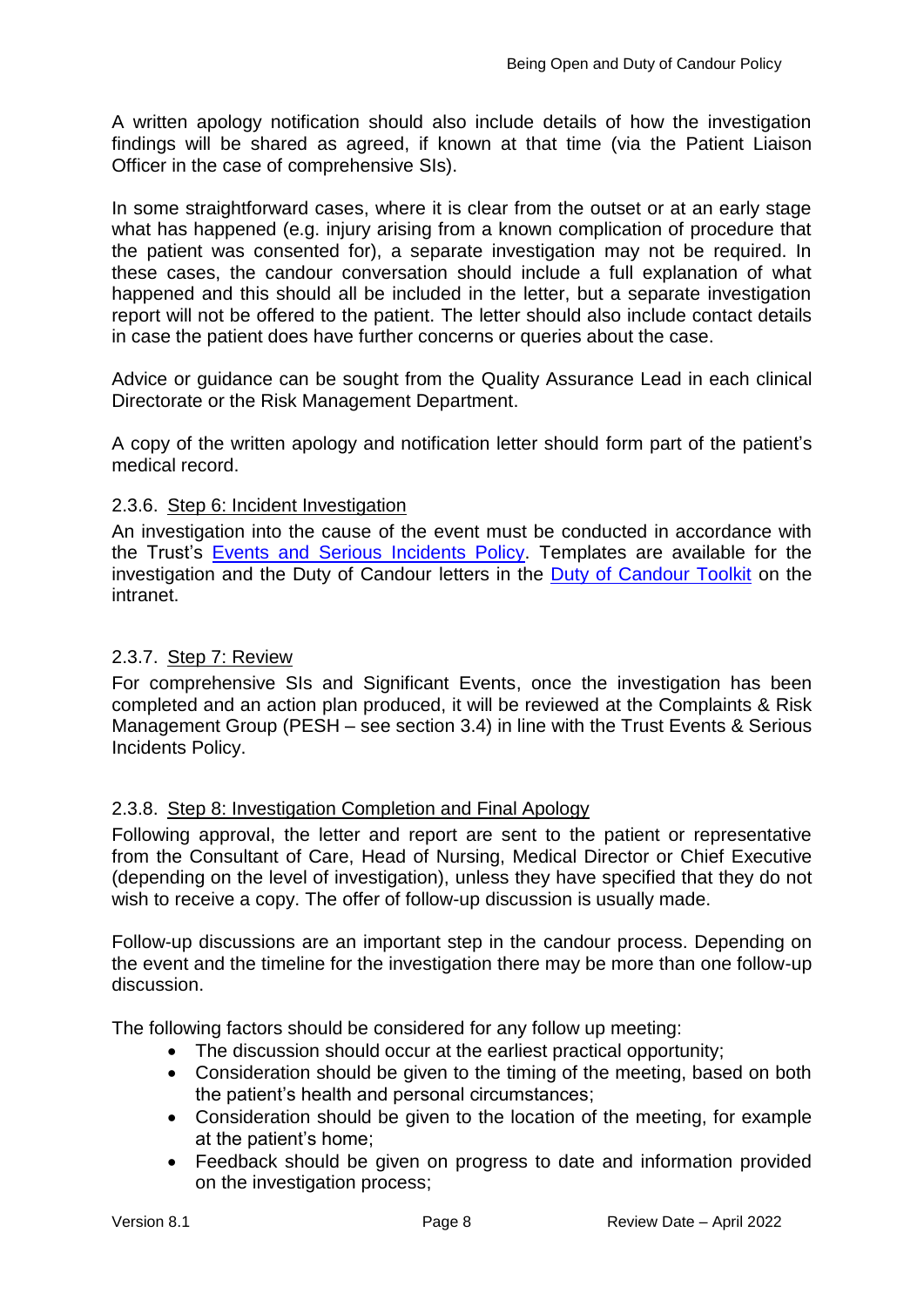- There should be no speculation or attribution of blame. Similarly, the healthcare professional communicating the incident must not criticise or comment on matters outside their own experience;
- The patient, their family and carers should be offered an opportunity to discuss the situation with another relevant professional where appropriate;
- A written record of the discussion should be kept and shared with the patient, their family and carers;
- All queries should be responded to appropriately;
- If completing the process at this point, the patient, their family and carers should be asked if they are satisfied with the investigation and a note of this made in the investigation file;
- The patient should be provided with contact details so that if further issues arise later there is a conduit back to the relevant healthcare professionals or an agreed substitute.

### <span id="page-11-0"></span>2.3.9. Step 9: Learning

The Trust will communicate with the wider body of Trust staff regarding learning from Serious Incidents, complaints or claims in accordance with the **Events and Serious** [Incidents Policy,](http://nww.hdft.nhs.uk/EasysiteWeb/getresource.axd?AssetID=66523&type=full&servicetype=Attachment) [Making Experiences Count Policy](http://nww.hdft.nhs.uk/EasySiteWeb/GatewayLink.aspx?alId=30473) and [Policy on Handling Claims.](http://nww.hdft.nhs.uk/EasysiteWeb/getresource.axd?AssetID=2669&type=full&servicetype=Attachment)

Further information on all of the above steps is available on the [Duty of Candour](http://nww.hdft.nhs.uk/corporate/department-of-risk-patient-experience/duty-of-candour-toolkit/)  [Toolkit](http://nww.hdft.nhs.uk/corporate/department-of-risk-patient-experience/duty-of-candour-toolkit/) on the intranet.

### <span id="page-11-1"></span>**2.4. Training**

General training for staff on event reporting is set out in the [Training Programme.](http://nww.hdft.nhs.uk/corporate/workforce-development/) Other resources are also available from [NHS Improvement](https://improvement.nhs.uk/resources/learning-from-patient-safety-incidents/) and [NHS Resolution.](https://resolution.nhs.uk/resources/?fwp_resources_themes=duty-of-candour) An information leaflet outlining the principles of Duty of Candour was circulated to all staff in June 2015 and is also now given during Trust Induction for new starters. Information is also provided via the eLearning packages on Quality Governance and investigations of incidents, complaints and claims. Training on Duty of Candour requirements is also provided within the three clinical directorates by Quality Assurance Leads and supported by Risk Management.

### <span id="page-11-2"></span>**3. ROLES AND RESPONSIBILITIES**

### <span id="page-11-3"></span>**3.1. Board of Directors**

Members of the Board are responsible for ensuring the Being Open and Duty of Candour Policy and principles are embedded in the organisation and being open is at the core of the organisation's values and culture.

### <span id="page-11-4"></span>**3.2. Chief Executive**

The Chief Executive has overall accountability for ensuring that systems are in place to enable the implementation of the Being Open and Duty of Candour Policy. The Chief Executive will on behalf of the Board make a public statement endorsing the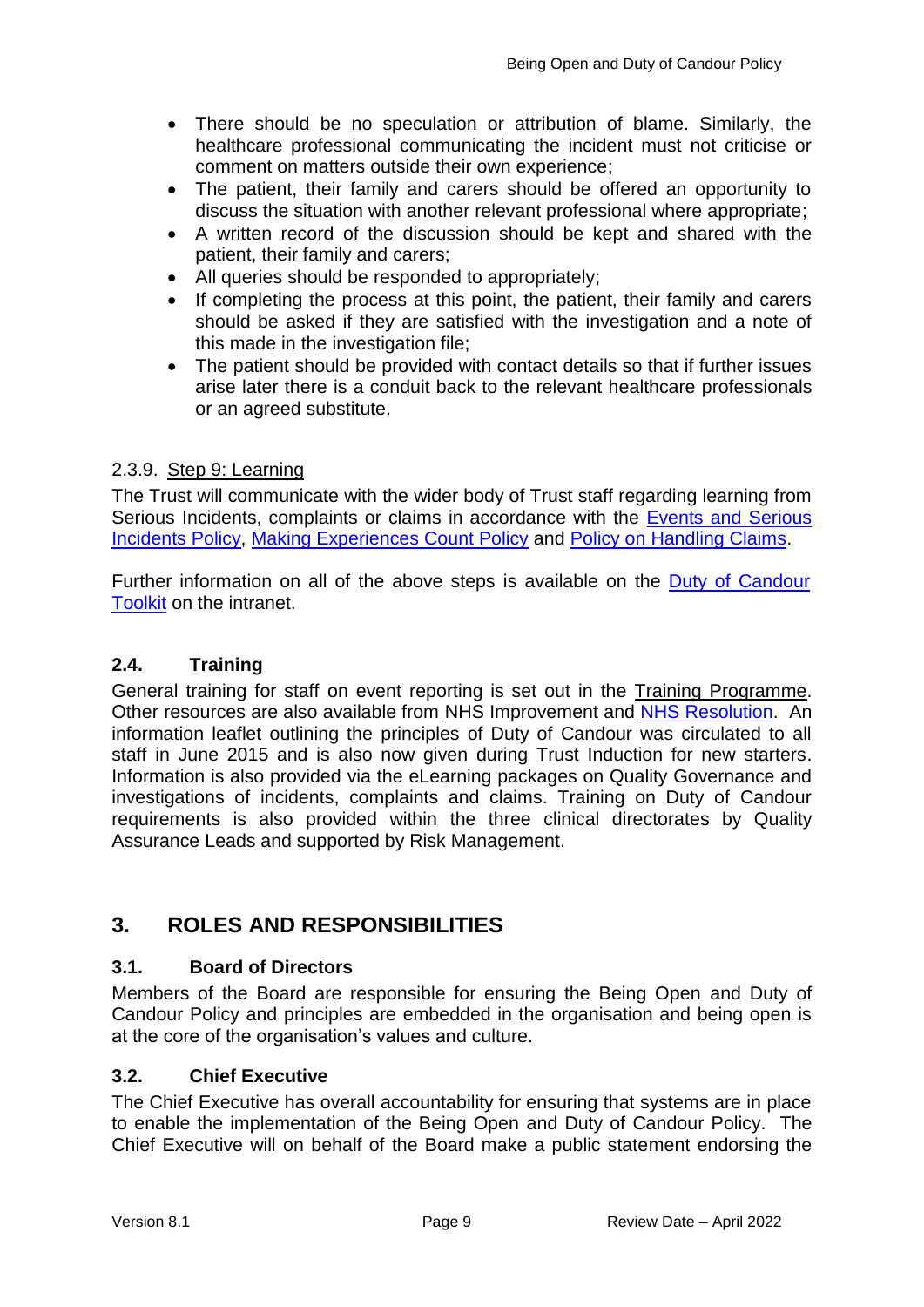principles of Being Open and Duty of Candour and reinforcing the Trust's full support of an open, honest and fair culture.

### <span id="page-12-0"></span>**3.3. Medical Director and Chief Nurse**

These are responsible for promoting the policy and act as nominated officers in the Being Open/Candour communication. The Chief Nurse is the Board lead for Being Open/Duty of Candour.

### <span id="page-12-1"></span>**3.4. Patient Experience & Safety Huddle (PESH)**

This group has responsibility to lead and coordinate the response to any moderate or above harm, or serious near miss patient safety event identified to them. PESH will review any investigation and learning from such cases and support the directorate governance processes to address key risks and themes. Advice and review of any draft duty of candour letters or reports is always available from Risk Management. PESH also reviews the RCAs for comprehensive SIs before they are disclosed and shared more widely both to the patient/family and the organisation.

### <span id="page-12-2"></span>**3.5. Head of Risk Management**

The Head of Risk Management is responsible for the implementation of the Being Open & Duty of Candour Policy, monitoring its effectiveness, event data analysis and reporting to the Improving Patient Safety Steering Group and the Learning from Patient Experience Group.

### <span id="page-12-3"></span>**3.6. Clinical Directors, Operational Directors, General Managers and Quality Assurance Leads**

The Clinical Directors, Operational Directors, General Managers and Quality Assurance Leads supported by Consultant of Care, Senior Nurses and other clinical colleagues are responsible for the implementation of the Being Open and Duty of Candour Policy when patients are harmed within their directorates. They will also promote the policy and ensure that all staff are familiar with the policy.

### <span id="page-12-4"></span>**3.7. All Staff**

Have a responsibility to acknowledge and report any patient safety event and then to take appropriate advice from that point. Staff have a responsibility to act within their professional codes of conduct and to promote a culture within the Trust of openness, honesty and sound communication with patients, their family and carers.

## <span id="page-12-5"></span>**4. POLICY DEVELOPMENT AND EQUALITY**

This policy was developed following wide consultation. It has undergone Stage 1 Equality Impact Assessment screening. It does not require a full Stage 2 Equality Impact Assessment.

## <span id="page-12-6"></span>**5. CONSULTATION, APPROVAL AND RATIFICATION PROCESS**

This version has been shared within the Risk Management Department (patient safety and patient experience teams), Medical Director, Chief Nurse, Deputy Director of Governance and Quality Assurance Leads.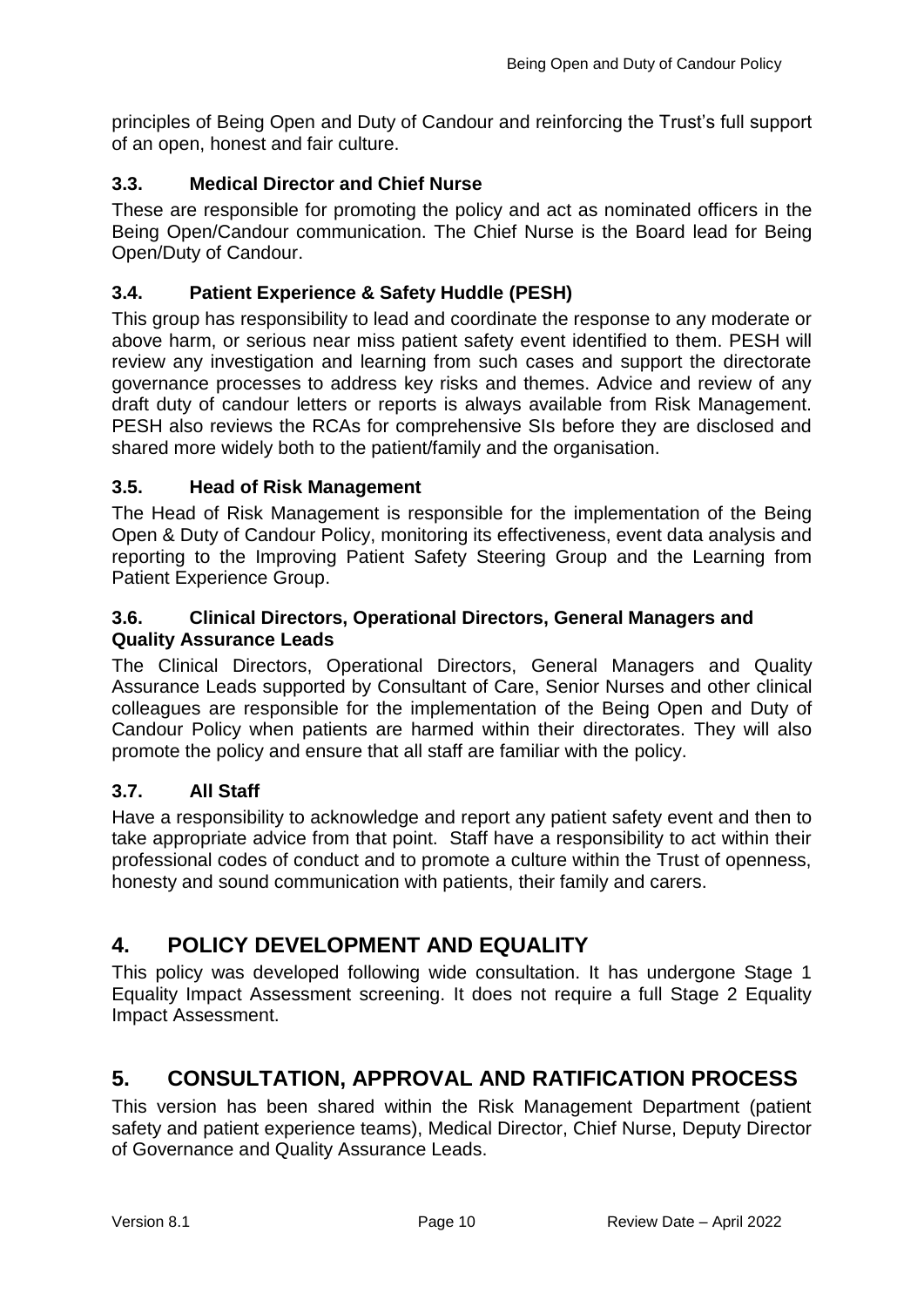The Improving Patient Safety Steering Group (IPSSG) has also been consulted and will approve and ratify this policy.

## <span id="page-13-0"></span>**6. DOCUMENT CONTROL**

This will be an open policy and accessible via the intranet.

The author will in conjunction with the intranet administrator be responsible for ensuring archiving of replaced electronic versions within the electronic document library, as evidence of previous policy.

Copies of policy documents should not be printed unless it is absolutely necessary, to reduce the risk that out of date copies may be in circulation. Requests for this policy in an alternative language or format (such as Braille, audiotape, large print etc.) will be considered and obtained whenever possible.

## <span id="page-13-1"></span>**7. DISSEMINATION AND IMPLEMENTATION**

A "publish and point" method of communication will be used, where relevant staff are informed about the publication of a new or revised document on the intranet and pointed to the location of that document.

The directorates will also be responsible for informing staff of the policy.

This policy is a reference document. Relevant staff will be made aware of its existence and pointed to it for reference via staff induction, induction handbook, risk management training programme, case conferences and other risk management briefings.

## <span id="page-13-2"></span>**8. MONITORING COMPLIANCE AND EFFECTIVENESS**

### <span id="page-13-3"></span>**8.1. Standards/Key Performance Indicators**

### **CQC Regulation 20 (in force from 27 November 2014)**

**20.**— (1) Registered persons must act in an open and transparent way with relevant persons in relation to care and treatment provided to service users in carrying on a regulated activity.

(2) As soon as reasonably practicable after becoming aware that a notifiable safety incident has occurred a registered person must—

(a) notify the relevant person that the incident has occurred in accordance with paragraph (3), and

(b) provide reasonable support to the relevant person in relation to the incident, including when giving such notification.

(3) The notification to be given under paragraph (2)(a) must—

(a) be given in person by one or more representatives of the registered person,

(b) provide an account, which to the best of the registered person's knowledge is true, of all the facts the registered person knows about the incident as at the date of the notification,

(c) advise the relevant person what further enquiries into the incident the registered person believes are appropriate,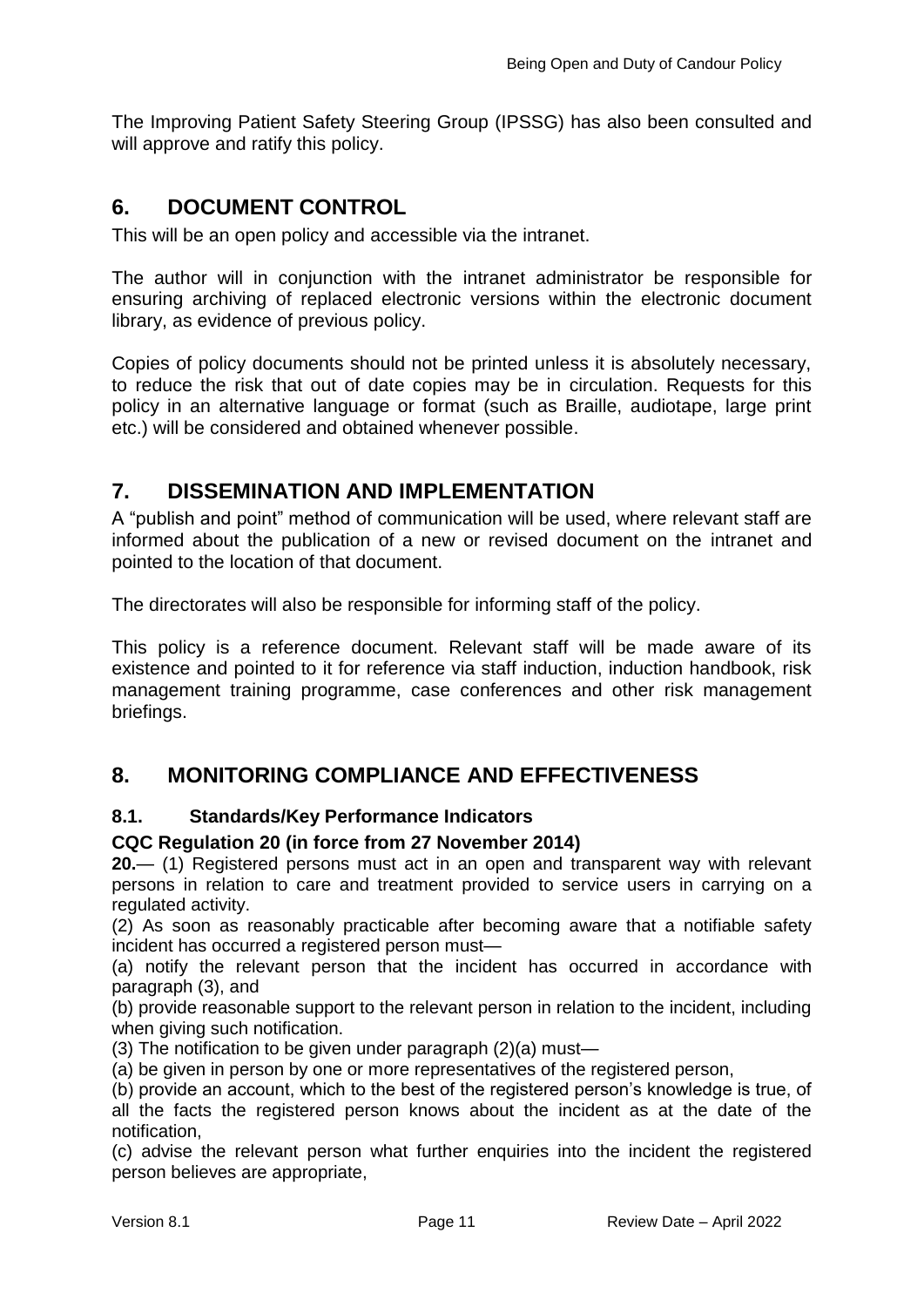(d) include an apology, and

(e) be recorded in a written record which is kept securely by the registered person.

(4) The notification given under paragraph (2)(a) must be followed by a written notification given or sent to the relevant person containing—

(a) the information provided under paragraph (3)(b),

(b) details of any enquiries to be undertaken in accordance with paragraph (3)(c),

(c) the results of any further enquiries into the incident, and

(d) an apology.

(5) But if the relevant person cannot be contacted in person or declines to speak to the representative of the registered person —

(a) paragraphs (2) to (4) are not to apply, and

(b) a written record is to be kept of attempts to contact or to speak to the relevant person.

(6) The registered provider must keep a copy of all correspondence with the relevant person under paragraph (4).

### **NPSA Being Open Alert (November 2009)**

1) Local policy: Review and strengthen local policies to ensure they are aligned with the Being open framework and embedded with your risk management and clinical governance processes.

2) Leadership: Make a board-level public commitment to implementing the principles of Being open.

3) Responsibilities: Nominate executive and non-executive leads responsible for leading your local policy. These can be leads with existing responsibilities for clinical governance.

4) Training and support: Identify senior clinical counsellors who will mentor and support fellow clinicians. Develop and implement a strategy for training these staff and provide ongoing support.

5) Visibility: Raise awareness and understanding of the Being open principles and your local policy among staff, patients and the public, making information

visible to all.

6) Supporting patients: Ensure Patient Advice and Liaison Services (PALS), and other staff have the information, skills and processes in place to support patients through the Being open process.

### <span id="page-14-0"></span>**8.2. Process for Monitoring Compliance**

### <span id="page-14-1"></span>8.2.1. Monitoring

Data analysis using Datix will be used to monitor the Being Open and candour process for individual events (which will also cover any complaints and claims triggering the Duty, as discussed in section 2.3.1). This will also be monitored quarterly within the patient safety report. Other opportunities for relevant monitoring will be considered as required. Please see Appendix 4 for further detail.

### <span id="page-14-2"></span>8.2.2. Audit

Specific audits will be identified and undertaken as required in order to identify compliance with the requirements of this policy and to evaluate the effectiveness of the policy.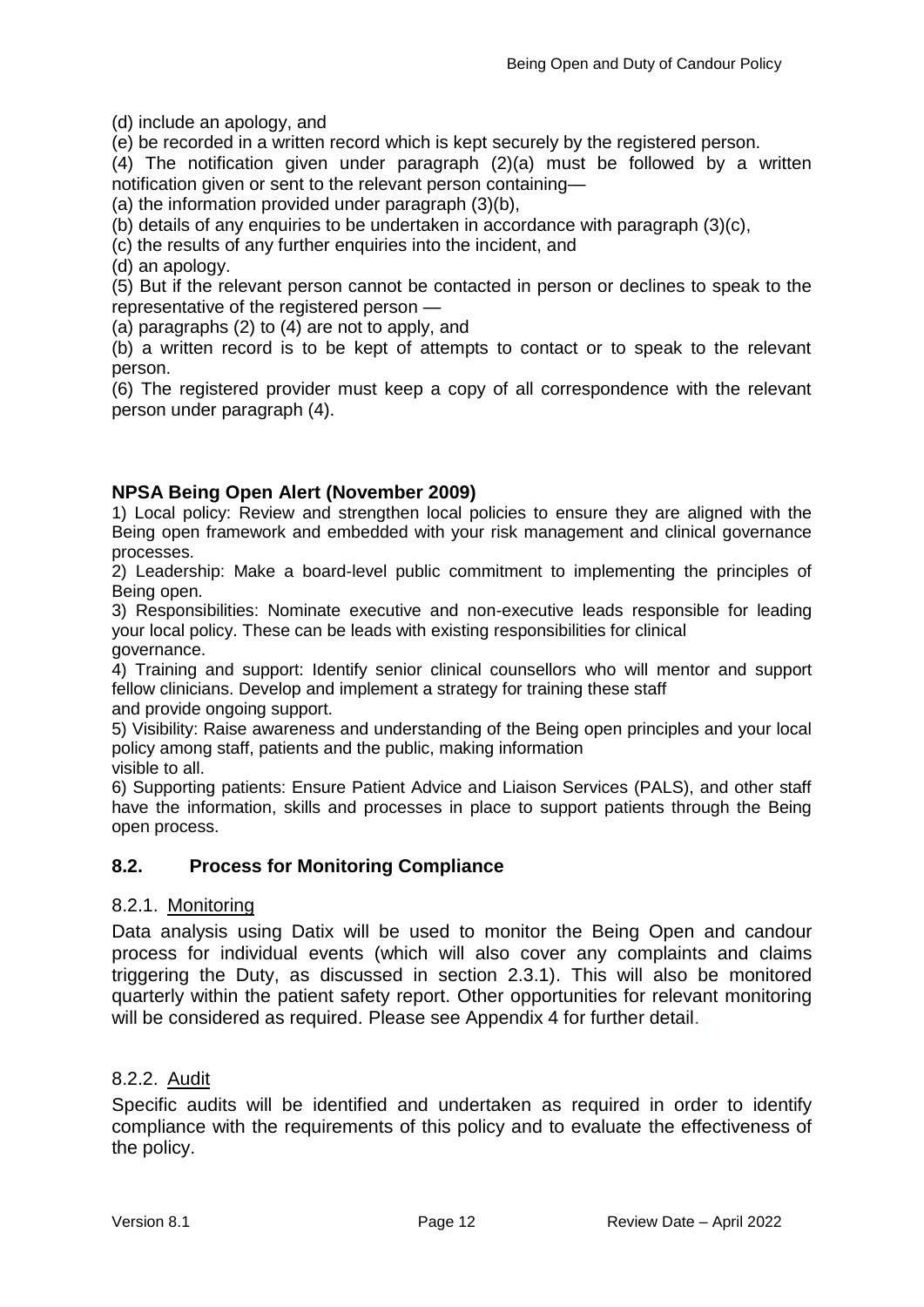### <span id="page-15-0"></span>8.2.3. Feedback

The results of monitoring and audit will be presented to the IPSSG in the quarterly patient safety reports and as specific audit reports where appropriate. Interim reports may be required if results indicate that urgent action is needed. This process will ensure that the compliance with this policy and the management of the relevant risks are considered within the governance framework of the Trust.

Reports and action plans will be cascaded to the directorates who will be responsible for following up outstanding cases and implementing required actions.

## <span id="page-15-1"></span>**9. REFERENCE DOCUMENTS**

- National Patient Safety Agency. (2009). Being Open: Saying sorry when things go wrong.
- National Patient Safety Agency. (2009). Being Open: Supporting Information.
- National Patient Safety Agency. (2009). Patient Safety Alert. Being Open: Communicating with patients, their families and carers following a patient safety incident.
- National Patient Safety Agency. (2004) Seven steps to patient safety. The full reference guide.
- Department of Health. (2008) High Quality Care for All NHS Next Stage Review final report.
- Department of Health. (2006) Safety First: A report for patients, clinicians and healthcare managers.
- Department of Health. (2003) Making amends: a consultation paper setting out proposals for reforming the approach to clinical negligence in the NHS.
- Australian Council for Safety and Quality in Health Care. (2002) When things go wrong: an open approach to adverse events. Issues paper for the National Open Disclosure Project. Public Interest Advocacy Centre.
- Department of Health. (2009) The NHS Constitution for England.
- Department of Health. (2009) Listening, Responding, Improving A guide to better customer care.
- National Health Service Litigation Authority. (May 2009) Apologies and Explanations. Letter to chief executives and finance directors.
- General Medical Council. (2001) Good Medical Practice.
- Department of Health. (2001) Harold Shipman's clinical practice 1974-1998: a clinical audit commissioned by the Chief Medical Officer.
- Care Quality Commission. (2009) A quality service, a quality experience.
- Independent Inquiry into care provided by Mid Staffordshire NHS Foundation Trust January 2005 – March 2009 Chaired by Robert Francis QC
- NHS Standards Contracts April 2003 contractual Duty of Candour
- The 2014 regulations; Health & Social Care Act, Statutory Duty of Candour
- CQC guidance: **Regulation 20: Duty of candour** (Information for all providers: NHS bodies, adult social care, primary medical and dental care, and independent healthcare – March 2015)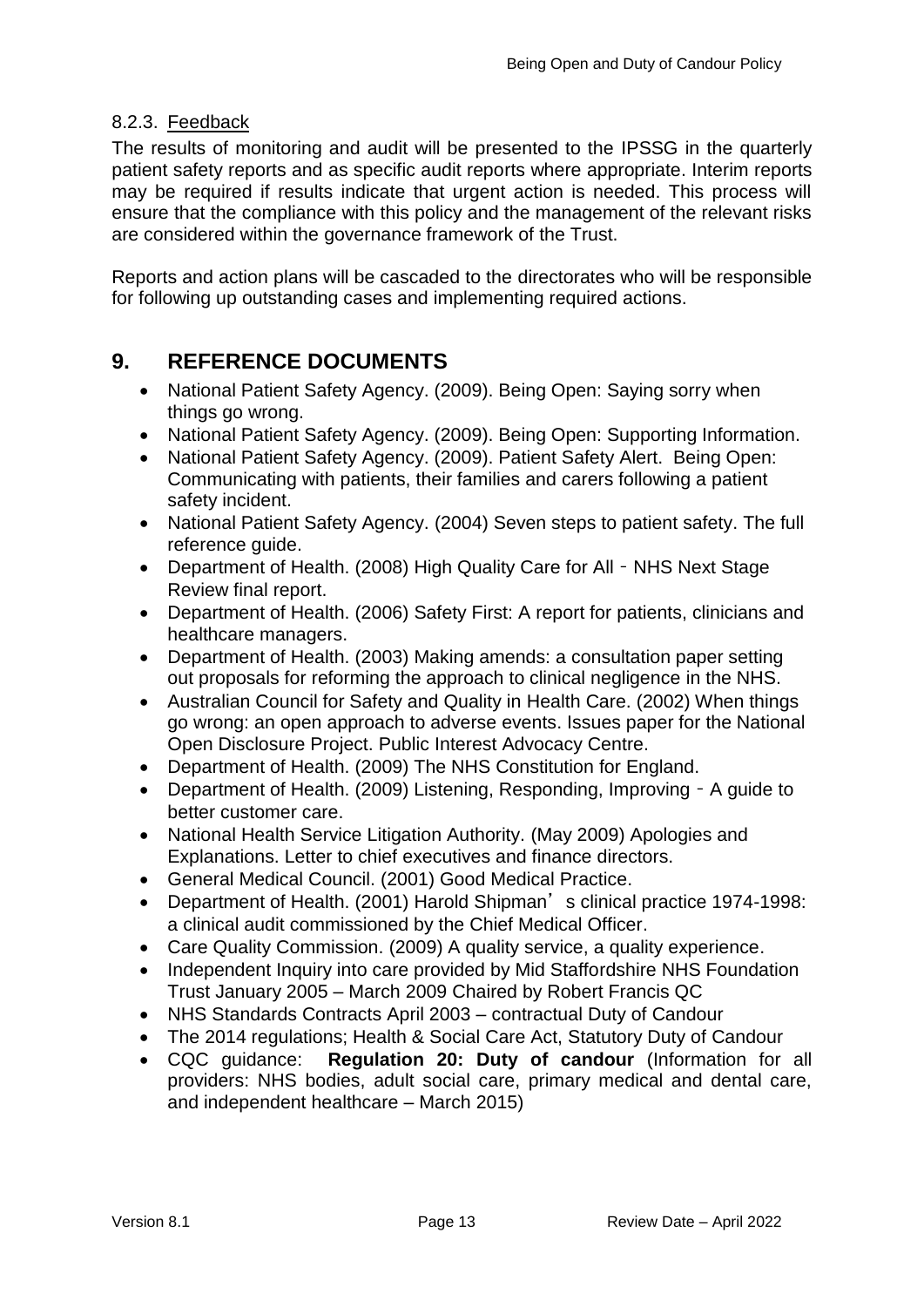## <span id="page-16-0"></span>**10. ASSOCIATED DOCUMENTATION**

[Events and Serious Incidents Policy](http://nww.hdft.nhs.uk/EasysiteWeb/getresource.axd?AssetID=66523&type=full&servicetype=Attachment) [Investigating, Learning and Supporting Guide](http://nww.hdft.nhs.uk/EasysiteWeb/getresource.axd?AssetID=5099&type=full&servicetype=Attachment) [MEC Policy](http://nww.hdft.nhs.uk/EasysiteWeb/getresource.axd?AssetID=30473&type=full&servicetype=Attachment) [Policy on Handling Claims](http://nww.hdft.nhs.uk/EasysiteWeb/getresource.axd?AssetID=2669&type=full&servicetype=Attachment)

## <span id="page-16-1"></span>**11. GLOSSARY OF TERMS**

- PESH Patient Experience & Safety Huddle
- NPSA National Patient Safety Agency (superseded by NHS Improvement)
- Datix Reporting and management system used by the Trust that collates data on events, complaints and claims, and generates reports and information
- IPSSG Improving Patient Safety Steering Group
- NRLS National Reporting and Learning System a confidential and anonymous computer-based system developed by the NPSA for the collection and analysis of patient safety information
- RCA Root Cause Analysis a systematic process whereby the factors that contribute to an incident are identified, and seeks to understand the underlying causes
- PSI Patient safety incident any unintended or unexpected incident that could have or did lead to harm for one or more patients
- SI Serious Incident
- SE Significant Event

### <span id="page-16-2"></span>**12. APPENDICES**

Appendix 1: Principles of Being Open

- Appendix 2: HDFT Duty of Candour Process summary flowchart
- Appendix 3: Consultation Summary

Appendix 4: Monitoring, audit and feedback summary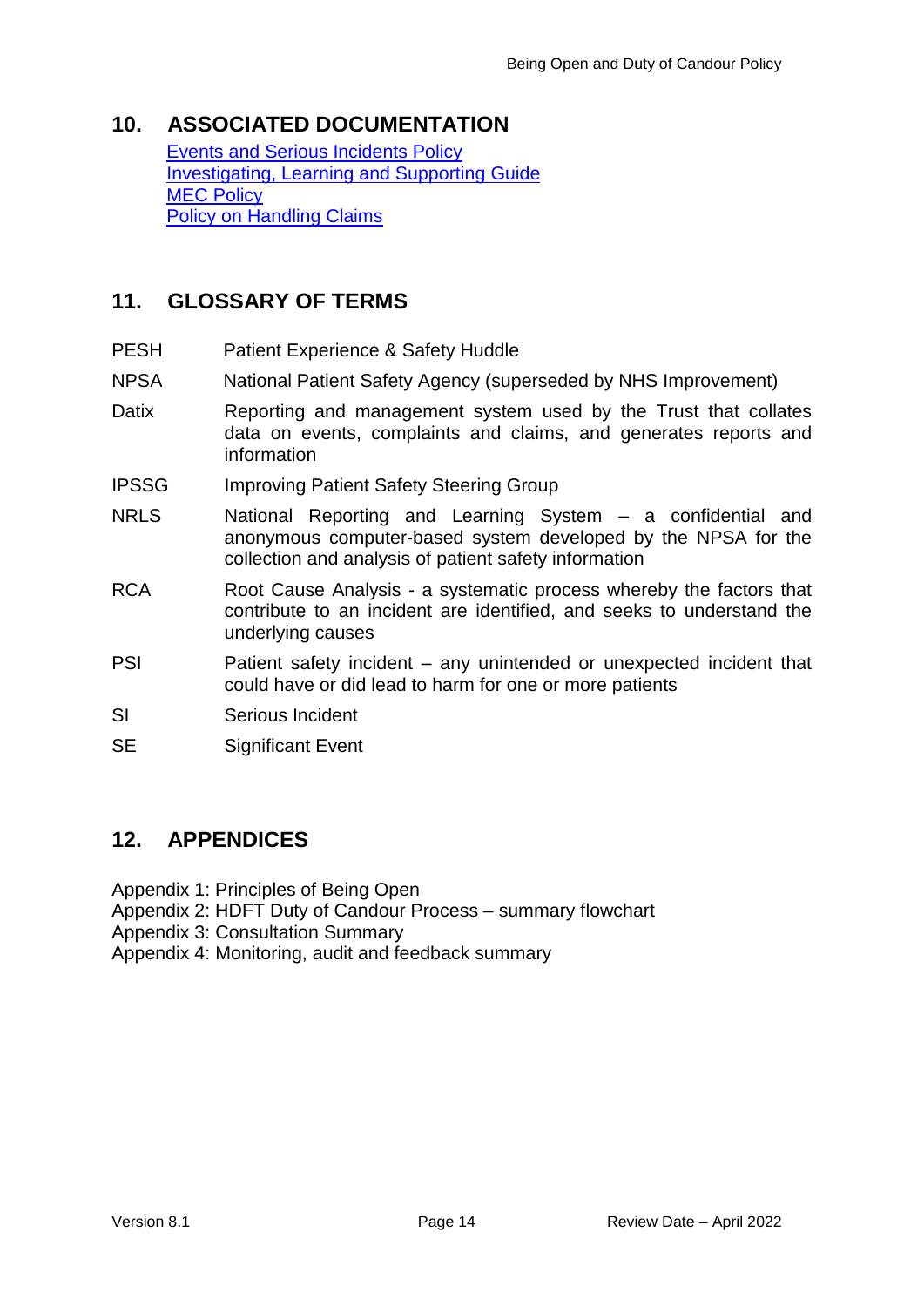### <span id="page-17-0"></span>**12.1. Appendix 1: Principles of Being Open (NPSA)**

The following ten principles underpin this policy and should be followed in all patient safety events, regardless of the level of harm:

### **1. Principle of Acknowledgement**

All patient safety events should be acknowledged and reported as soon as they are identified. In cases where the patient, their family and carers inform healthcare staff that something has happened, their concerns must be taken seriously and should be treated with compassion and understanding by all staff. Denial of a person's concerns will make future open and honest communication more difficult.

### **2. Principles of Truthfulness, Timeliness and Clarity of Communication**

Information about a patient safety event must be given in a truthful and open manner by an appropriately nominated person. Communication should also be timely, informing the patient, their family and carers what has happened as soon as is practicable, based solely on the facts known at that time. Explain that new information may emerge as the patient safety event investigation takes place and that they will be kept up-to-date. Patients, their families and carers should receive clear, unambiguous information and be given a single point of contact for any questions or requests they may have.

### **3. Principle of Apology**

Patients, their families and carers should receive a meaningful apology – one that is a sincere expression of sorrow or regret for the harm that has resulted from a patient safety event. This should be in the form of an appropriately worded agreed manner of apology, as early as possible. Both verbal and written apologies should be given. Saying sorry is not an admission of liability and it is the right thing to do. Verbal apologies are essential because they allow face-toface contact. A written apology, which clearly states the organisation is sorry for the suffering and distress resulting from the patient safety event, must also be given.

### **4. Principle of Recognising Patient and Carer Expectations**

Patients, their families and carers can reasonably expect to be fully informed of the issues surrounding a patient safety event and its consequences, in a face-toface meeting with representatives from the organisation. They should be treated sympathetically, with respect and consideration. Confidentiality must be maintained at all times.

Patients, their families and carers should also be provided with support in a manner to meet their needs. This may involve an independent advocate or an interpreter. Information on the Patient Experience Team and other relevant support groups should be given as soon as possible.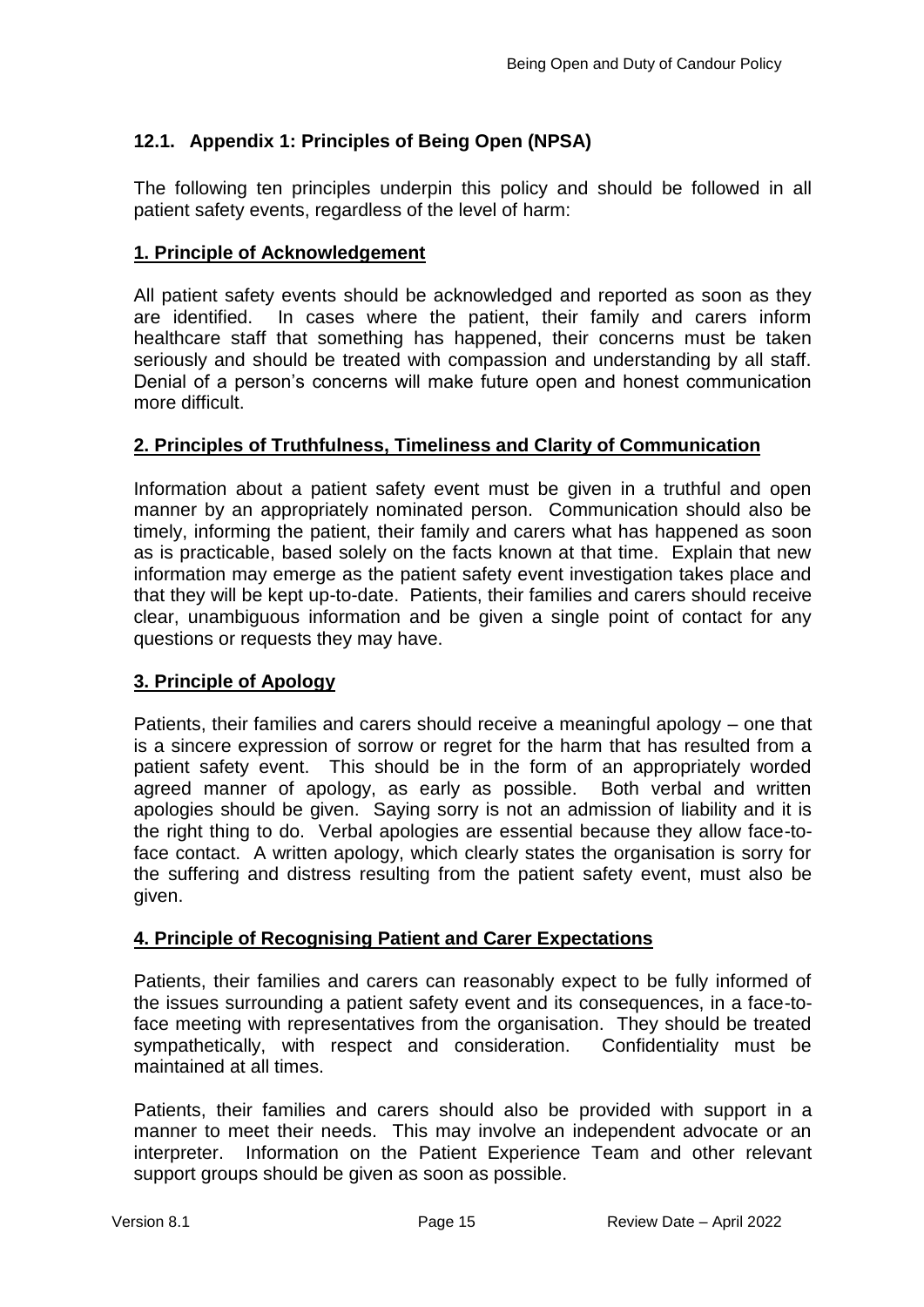### **5. Principle of Professional Support**

The organisation must create an environment in which all staff are encouraged to report patient safety events. Staff should feel supported throughout the patient safety event investigation process; they too may have been traumatised by the patient safety event. Using the [Just Culture Guide](https://improvement.nhs.uk/documents/2490/NHS_0932_JC_Poster_A3.pdf) developed by NHS England and NHS Improvement can help to ensure a robust and consistent approach to patient safety event investigation. Where there are concerns about the performance of individual doctors, dentist or pharmacists, the National Clinical Assessment Service (NCAS) can be contacted for advice. Where there is a reason for the healthcare organisation to believe a member of the staff has committed a punitive or criminal act, the organisation should take steps to preserve its position and advise the member(s) of staff at an early stage to enable them to obtain separate legal advice and/or representation. Staff should be encouraged to see support from relevant professional bodies.

### **6. Principle of Risk Management**

Root Cause Analysis (RCA), Significant Event Audit (SEA) or similar techniques should be used to uncover the underlying causes of patient safety events. This investigation should focus on improving systems of care, which will be reviewed for their effectiveness. This Being Open document should be integrated into local patient safety event reporting and risk management policies and processes.

### **7. Principle of Multi-Disciplinary Responsibility**

The Being Open document applies to all staff who have key roles in patient care. Most healthcare provision involves multi-disciplinary teams. This should be reflected in the way that patients, their families and carers are communicated with when things go wrong. This will ensure that the Being Open process is consistent with the philosophy that patient safety events usually result from system failures and rarely from actions of an individual. To ensure multi-disciplinary involvement in the Being Open process, it is important to identify clinical, nursing and managerial leaders who will support it. Both senior managers and senior clinicians must participate in the patient safety event investigation and clinical risk management.

### **8. Principle of Clinical Governance**

Being open requires the support of patient safety and quality improvement through clinical governance frameworks, in which patient safety events are investigated and analysed, to find out what can be done to prevent their recurrence. It also involves a system of accountability through the Chief Executive to the Board to ensure that these changes are implemented and their effectiveness reviewed. These findings should be disseminated to staff so they can learn from patient safety events. Audits should be developed to monitor the implementation and effects of changes in practice following a patient safety event.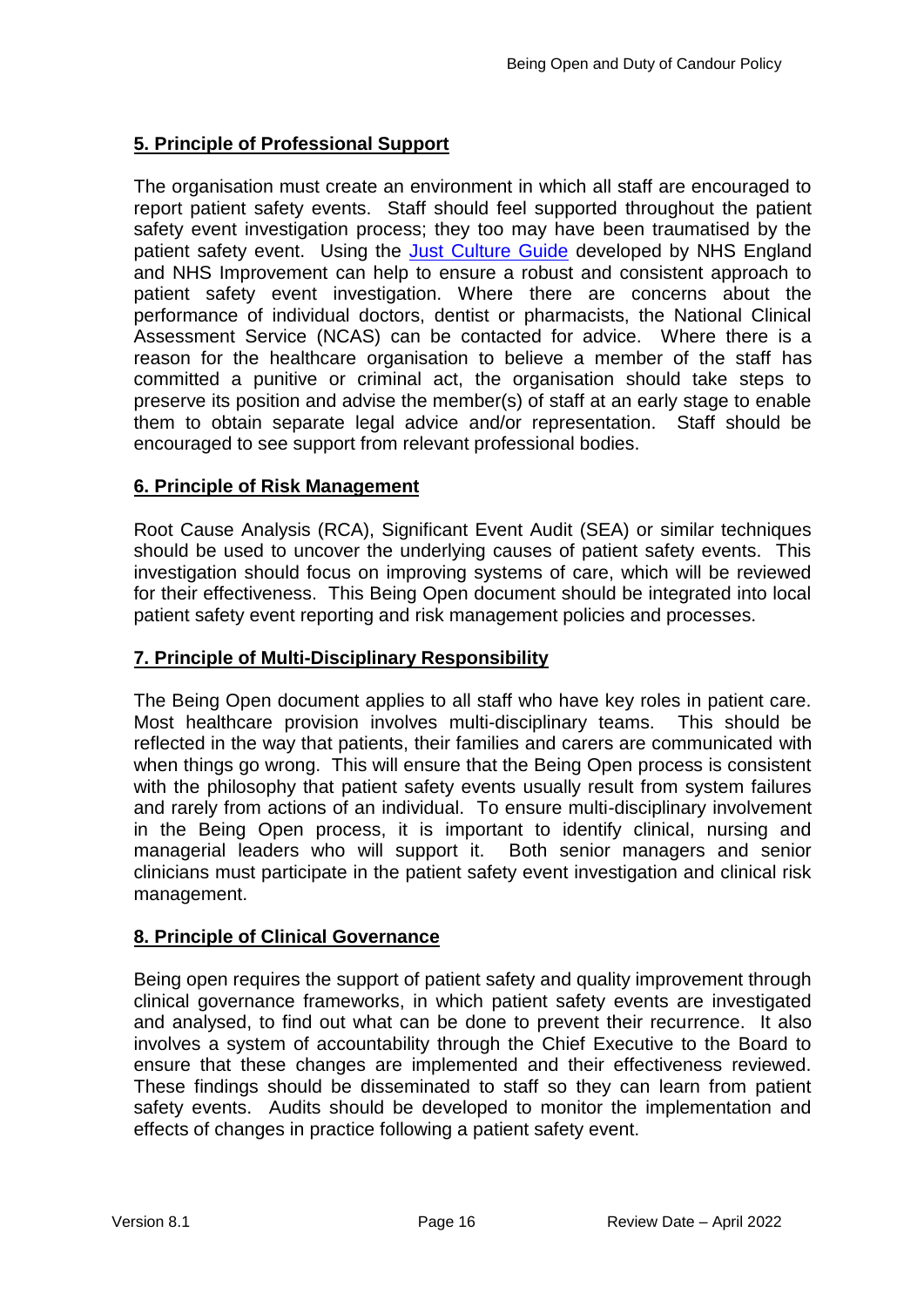### **9. Principle of Confidentiality**

Details of a patient safety event should at all times be considered confidential. The consent of the individual concerned should be sought prior to disclosing information beyond the clinicians involved in treating the patient. Where this is not practicable or an individual refuses consent to the disclosure, disclosure may still be lawful if justified in the public interest or where those investigating the patient safety event have statutory powers for obtaining information. Communications with parties outside of the clinical team should also be on a strictly need to know basis and, where practicable, records should be anonymous. It is good practice to inform the patient, their family and carers about who will be involved in the investigation before it takes place, and give them the opportunity to raise any objections.

### **10. Principle of Continuity of Care**

Patients are entitled to expect that they will continue to receive all usual treatment and continue to be treated with respect and compassion. If a patient expresses a preference for their healthcare needs to be taken over by another team, the appropriate arrangements should be made for them to receive treatment elsewhere.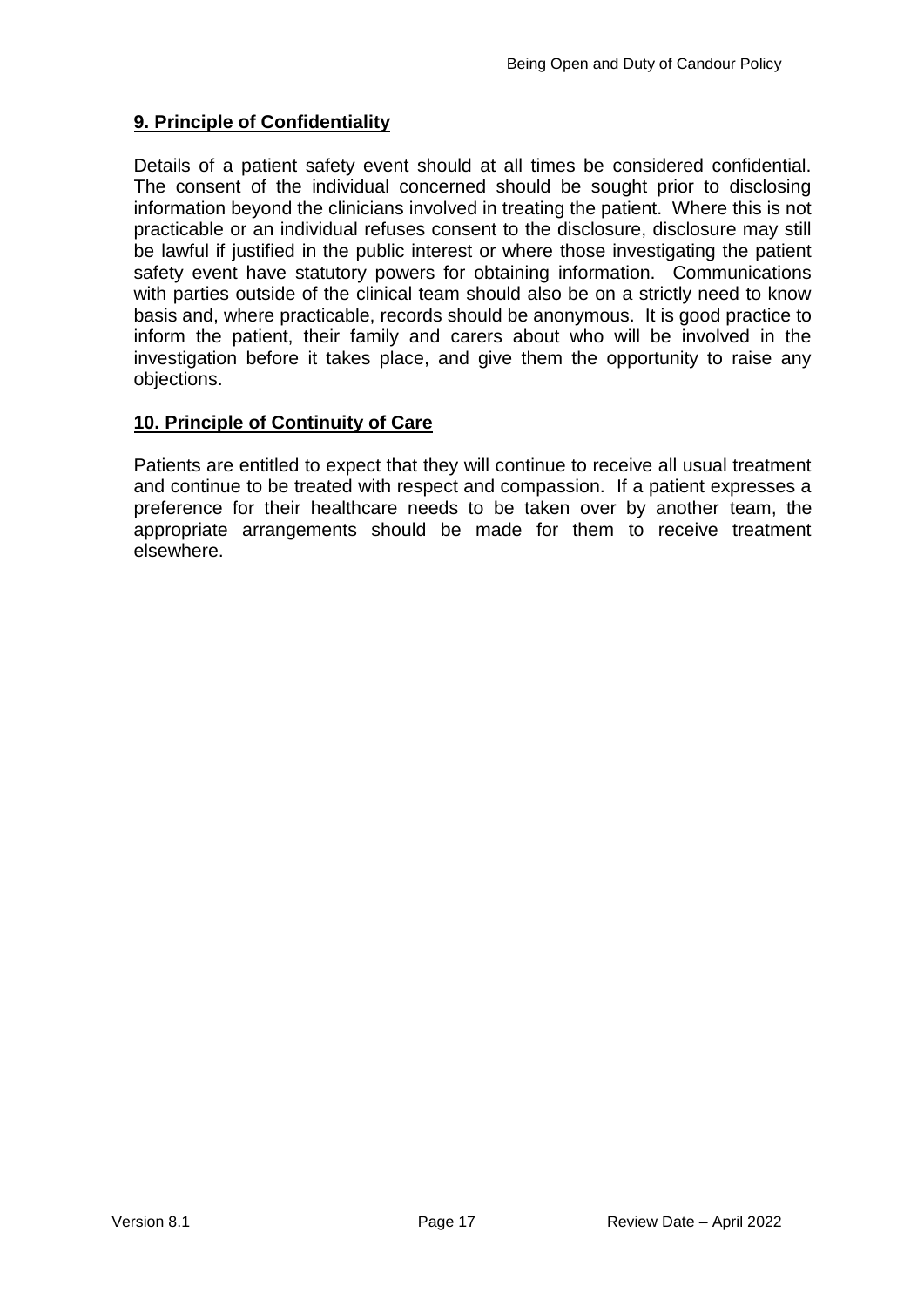### <span id="page-20-0"></span>**12.2. Appendix 2: Being Open and Duty of Candour Flowchart**

**Being Open and Duty of Candour Process** 

**Flowchart** 

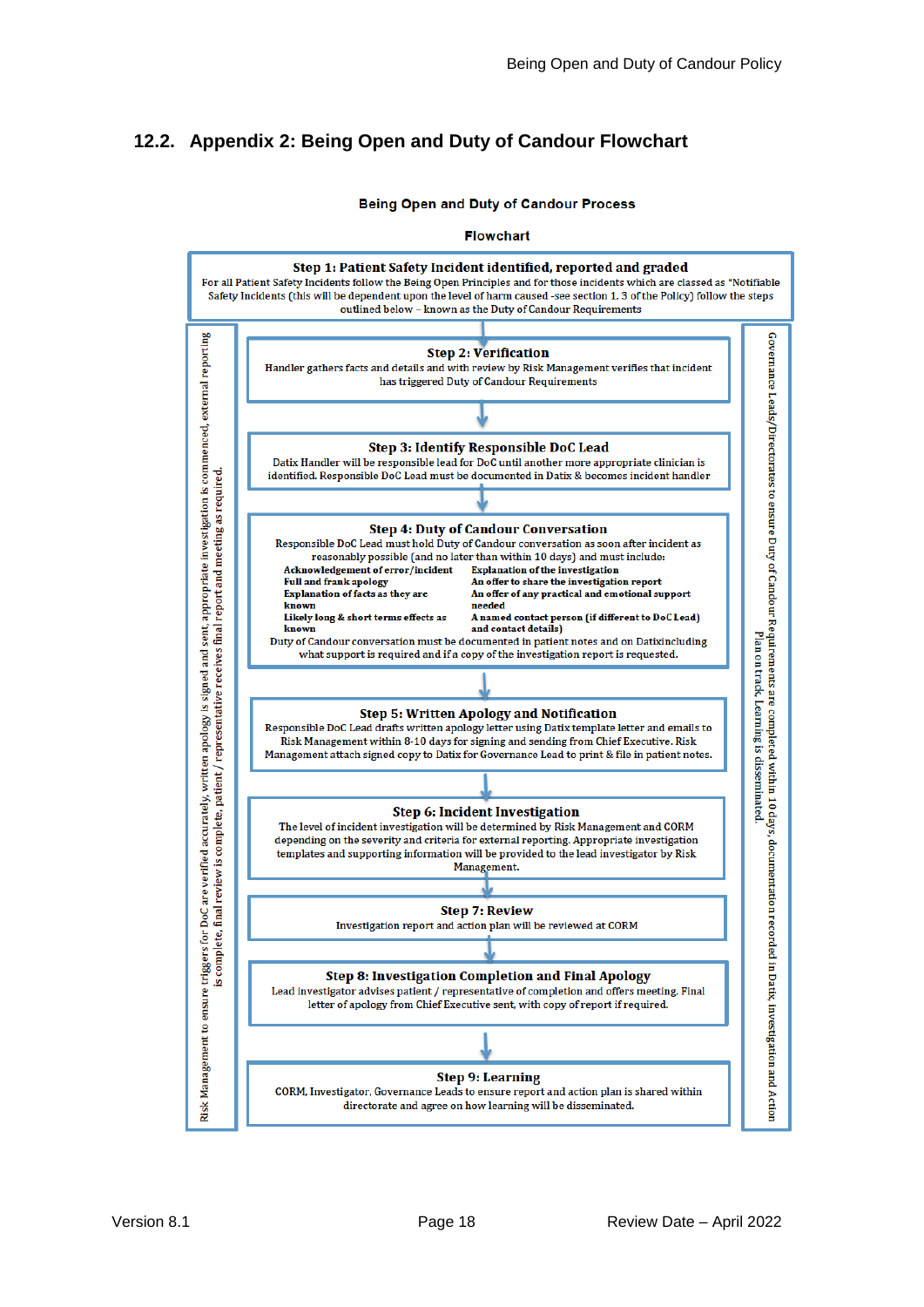## <span id="page-21-0"></span>**12.3. Appendix 3: Consultation Summary**

|                                                                    | <b>List Groups and or Individuals Consulted</b> |
|--------------------------------------------------------------------|-------------------------------------------------|
| Those listed opposite have<br>been consulted and                   | <b>Medical Director</b>                         |
| comments/actions                                                   | <b>Chief Nurse</b>                              |
| incorporated as required.                                          | Deputy Director of Governance                   |
| The author must ensure that                                        | Head of Risk Management                         |
| relevant individuals/groups<br>have been involved in               | Patient Safety Manager (MEC)                    |
| consultation as required prior to<br>this document being submitted | <b>Patient Safety Coordinator</b>               |
| for approval.                                                      | <b>Quality Assurance Leads</b>                  |
|                                                                    | <b>Improving Patient Safety Steering Group</b>  |